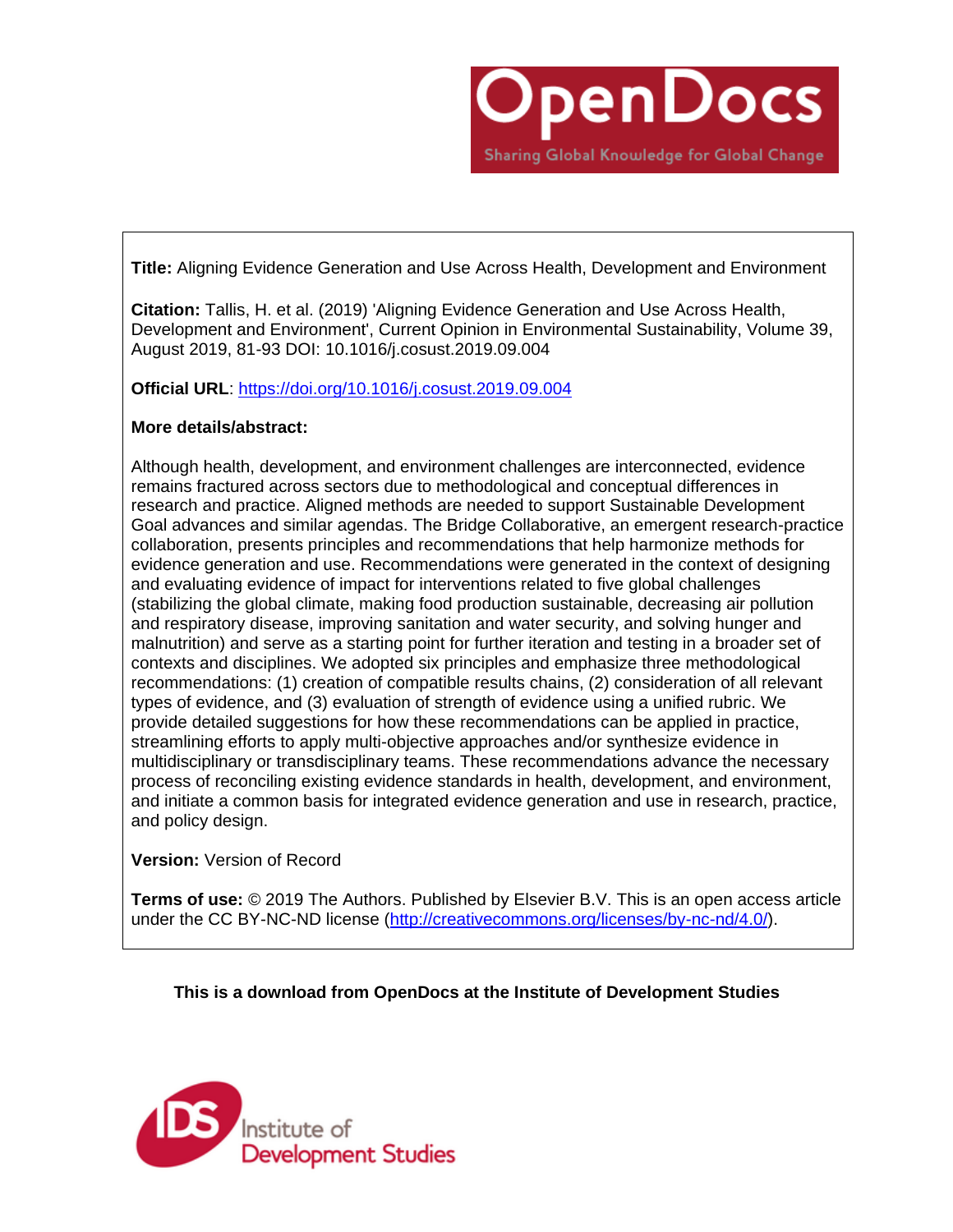

**ScienceDirect** 



Check for<br>updates

# Aligning evidence generation and use across health, development, and environment

Heather Tallis<sup>[1](#page-2-0)</sup>, Katharine Kreis<sup>[2](#page-2-0)</sup>, Lydia Olander<sup>[3](#page-2-0)</sup>, Claudia Ringler<sup>[4](#page-2-0)</sup>, David Ameyaw<sup>[5](#page-2-0)</sup>, Mark E Borsuk<sup>[6](#page-2-0)</sup>, Diana Fletschner<sup>[7](#page-2-0)</sup>, Edward Game<sup>[8,9](#page-2-0)</sup>, Daniel O Gilligan<sup>4</sup>, Marc Jeuland<sup>10</sup>, Gina Kennedy<sup>11</sup>, Yuta J Masuda<sup>12</sup>, Sumi Mehta $^{13}$ , Nicholas Miller $^{14}$ , Megan Parker<sup>[2](#page-2-0)</sup>, Carmel Pollino<sup>15</sup>, Julie Rajaratnam<sup>[2](#page-2-0)</sup>, David Wilkie<sup>16</sup>, Wei Zhang<sup>[4](#page-2-0)</sup>, Selena Ahmed $^{17}$ , Oluyede C Ajayi $^{18}$ , Harold [Alderman](#page-2-0) $^{4}$  $^{4}$  $^{4}$ , George Arhonditsis<sup>19</sup>, Ines Azevedo<sup>20</sup>, Ruchi Badola<sup>21</sup>, Rob Bailis<sup>22</sup>, Patricia Balvanera<sup>23</sup>, Emily Barbour<sup>24</sup>, Mark Bardini<sup>25</sup>, David N Barton<sup>26</sup>, Jill Baumgartner<sup>27</sup>, Tim G Benton<sup>28</sup>, Emily Bobrow<sup>29</sup>, Deborah Bossio<sup>30</sup>, Ann Bostrom<sup>31</sup>, Ademola Braimon<sup>32</sup>, Eduardo Brondizio<sup>33</sup>, Joe Brown $^{34}$ , Benjamin P Bryant $^{35}$ , Ryan SD Calder $^6$  $^6$ , Becky Chaplin-Kramer<sup>35</sup>, Alison Cullen<sup>31</sup>, Nicole DeMello<sup>36</sup>, Katherine L Dickinson<sup>37</sup>, Kristie L Ebi<sup>38</sup>, Heather E Eves<sup>39</sup>, Jessica Fanzo<sup>40</sup>, Paul J Ferraro<sup>41</sup>, Brendan Fisher<sup>42</sup>, Edward A Frongillo<sup>43</sup>, Gillian Galford<sup>42</sup>, Dennis Garrity<sup>44</sup>, Lydiah Gatere $^{45}$ , Andrew P Grieshop $^{46}$ , Nicola J Grigg $^{15}$ , Craig Groves<sup>47</sup>, Mary Kay Gugerty<sup>31</sup>, Michael Hamm<sup>48</sup>, Xiaoyue Hou<sup>32</sup>, Cindy Huang<sup>49</sup>, Marc Imhoff<sup>50</sup>, Darby Jack<sup>51</sup>, Andrew D Jones<sup>5[2](#page-2-0)</sup>, Rodd Kelsey<sup>53</sup>, Monica Kothari<sup>2</sup>, Ritesh Kumar<sup>54</sup>, Carl Lachat<sup>55</sup>, Ashley Larsen<sup>56</sup>, Mark Lawrence<sup>57</sup>, Fabrice DeClerck<sup>58</sup>, Phillip S Levin<sup>13</sup>, Edward Mabaya<sup>59</sup>, Jacqueline MacDonald Gibson<sup>60</sup>, Robert I McDonald<sup>36</sup>, Georgina Mace<sup>61</sup>, Ricardo Maertens<sup>62</sup>, Dorothy I Mangale<sup>6[3](#page-2-0)</sup>, Robin Martino<sup>64</sup>, Sara Mason<sup>3</sup>, Lyla Mehta<sup>65</sup>, Ruth Meinzen-Dick<sup>[4](#page-2-0)</sup>, Barbara Merz<sup>36</sup>, Siwa Msangi<sup>[4](#page-2-0)</sup>, Grant Murray<sup>66</sup>, Kris A Murray<sup>67</sup>, Celeste E Naude<sup>68</sup>, Nathaniel K Newlands<sup>69</sup>, Ephraim Nkonya<sup>[4](#page-2-0)</sup>, Amber Peterman<sup>70</sup>, Tricia Petruney<sup>71</sup>, Hugh Possingham<sup>[8,](#page-2-0)72</sup>, Jyotsna Puri<sup>73</sup>, Roseline Remans<sup>74</sup>, Lisa Remlinger<sup>75</sup>, Taylor H Ricketts<sup>42</sup>, Bedilu Reta<sup>76</sup>, Brian E Robinson<sup>77</sup>, Dilys Roe<sup>78</sup>, Joshua Rosenthal<sup>79</sup>, Guofeng Shen<sup>80</sup>, Drew Shindell<sup>81</sup>, Ben Stewart-Koster<sup>82</sup>, Terry Sunderland<sup>83</sup>, William J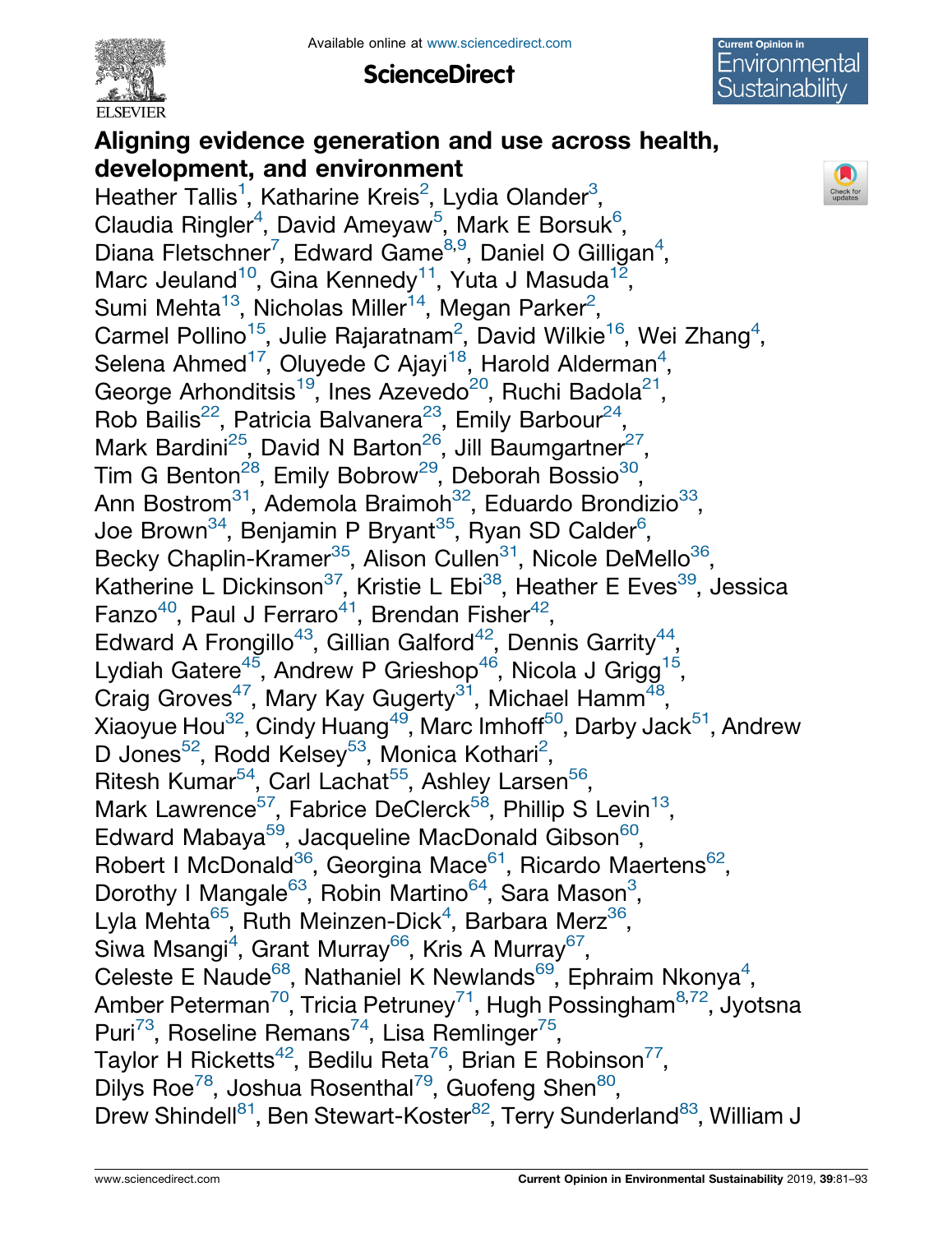# <span id="page-2-0"></span>Sutherland<sup>84</sup>, Josh Tewksbury<sup>85</sup>, Heather Wasser<sup>60</sup>, Stephanie Wear $^{86}$ , Chris Webb<sup>87</sup>, Dale Whittington<sup>60</sup>, Marit Wilkerson<sup>88</sup>, Heidi Wittmer<sup>89</sup>, Benjamin DK Wood<sup>90</sup>, Stephen Wood<sup>36,91</sup>, Joyce Wu<sup>92</sup>, Gautam Yadama<sup>[93](#page-3-0)</sup> and Stephanie Zobrist<sup>2</sup>

Although health, development, and environment challenges are interconnected, evidence remains fractured across sectors due to methodological and conceptual differences in research and practice. Aligned methods are needed to support Sustainable Development Goal advances and similar agendas. The Bridge Collaborative, an emergent research-practice collaboration, presents principles and recommendations that help harmonize methods for evidence generation and use. Recommendations were generated in the context of designing and evaluating evidence of impact for interventions related to five global challenges (stabilizing the global climate, making food production sustainable, decreasing air pollution and respiratory disease, improving sanitation and water security, and solving hunger and malnutrition) and serve as a starting point for further iteration and testing in a broader set of contexts and disciplines. We adopted six principles and emphasize three methodological recommendations: (1) creation of compatible results chains, (2) consideration of all relevant types of evidence, and (3) evaluation of strength of evidence using a unified rubric. We provide detailed suggestions for how these recommendations can be applied in practice, streamlining efforts to apply multi-objective approaches and/or synthesize evidence in multidisciplinary or transdisciplinary teams. These recommendations advance the necessary process of reconciling existing evidence standards in health,

development, and environment, and initiate a common basis for integrated evidence generation and use in research, practice, and policy design.

#### Addresses

<sup>1</sup> The Nature Conservancy, Global Science, 100 Shaffer Rd., Santa Cruz, CA 95060, USA

<sup>2</sup> PATH, 2201 Westlake Ave Suite 200, Seattle, WA 98121, USA <sup>3</sup> The Nicholas Institute for Environmental Policy Solutions, Duke

University, Durham, NC 27708, USA

<sup>4</sup> International Food Policy Research Institute, 1201 Eye St, NW Washington, DC 20005-3915, USA

<sup>5</sup> International Center for Evaluation and Development, Apple Cross Road, Lavington, Nairobi, Kenya

<sup>6</sup> Department of Civil and Environmental Engineering, Duke University, Durham, NC 27708, USA

 $7$  Landesa Center for Women's Land Rights, 1424 Fourth Avenue, Suite 300, Seattle, WA 98101, USA

<sup>8</sup> The Nature Conservancy, Global Science, South Brisbane, QLD 4101, Australia

<sup>9</sup> University of Queensland, Center for Biodiversity and Conservation Science, St. Lucia, QLD 4067, Australia

<sup>10</sup> School of Public Policy and Duke Global Health Institute, Duke University, Durham, NC 27708, USA

<sup>11</sup> Bioversity International, Via dei Tre Denari 472/a, 00054 Maccarese, Rome, Italy

<sup>12</sup> The Nature Conservancy, 74 Wall St, Seattle, WA 98121, USA

<sup>13</sup> Vital Strategies, 61 Broadway, Ste 1010, New York, NY 10006, USA <sup>14</sup> The Nature Conservancy in Wisconsin, 633 West Main Street, Madison, WI 53703, USA

<sup>15</sup> CSIRO Land and Water, GPO Box 1700, Canberra, ACT, Australia <sup>16</sup> Wildlife Conservation Society, Fountain Circle Trail, Bronx, NY 10460, USA

<sup>17</sup> Montana State University, 345 Reid Hall, Montana State University, Bozeman, MT 59717-3370, USA

<sup>18</sup> EU-ACP Technical Centre for Agricultural and Rural Cooperation. 6708 PW Wageningen, The Netherlands

<sup>19</sup> Department of Physical and Environmental Sciences, University of Toronto, Toronto, Ontario M1C 1A4, Canada

<sup>20</sup> Carnegie Mellon University, College of Engineering, 5000 Forbes Avenue, Baker Hall 129, Pittsburgh, PA 15213, USA

 $21$  Wildlife Institute of India, Chandrabani, 248001 Dehra Dun, Uttarakhand, India

<sup>22</sup> Stockholm Environment Institute, 11 Curtis Avenue, Somerville, MA 02144-1224, USA

<sup>23</sup> Instituto de Investigaciones en Ecosistemas y Sustentabilidad,

Universidad Nacional Autónoma de México, Apdo. Postal 27-3, Sta. Ma de Guido, Morelia, Michoacán 58350, Mexico

<sup>24</sup> School of Geography and the Environment, University of Oxford, Oxford OX1 3QY, UK

<sup>25</sup> Khulisa Management Services, 4630 Montgomery Avenue, Suite 510, Bethesda, MD 20814, USA

 $26$  NINA, Norwegian Institute for Nature Research, Gaustadalléen 21, NO-0349 Oslo, Norway

 $27$  Institute for Health and Social Policy and Dept of Epidemiology, Biostatistics and Occupational Health, McGill University, Montreal, Quebec H3A 1A3, Canada

28 University of Leeds, Leeds LS2 9JT, UK

<sup>29</sup> MEASURE Evaluation, Carolina Population Center, University of North Carolina at Chapel Hill, 123 W Franklin St, Building C, Suite 330, Chapel Hill, NC 27516, USA

<sup>30</sup> The Nature Conservancy, Global Lands, 22956 E Cliff Drive, Santa Cruz, CA 95602, USA

<sup>31</sup> University of Washington, Evans School of Public Policy &

Governance, Parrington Hall, 4100 15th Ave NE, Seattle, WA 98195- 3055, USA

32World Bank, 1818 H St NW, Washington, DC 20433, USA

 $^{33}$  Indiana University Bloomington, Department of Anthropology, Student Building 130, 701 E. Kirkwood Avenue, Bloomington, IN 47405-7100, USA

34 School of Civil and Environmental Engineering, Georgia Institute of Technology, 790 Atlantic Drive, Atlanta, GA 30332-0355, USA

<sup>35</sup> The Natural Capital Project and Water in the West, Stanford University, 371 Serra Mall, Stanford, CA 94305, USA

36 The Nature Conservancy, 4245 North Fairfax Drive, Arlington, VA 22203, USA

<sup>37</sup> Colorado School of Public Health, University of Colorado Anschutz Medical Campus, Aurora, CO 80045, USA

38 Center for Health and the Global Environment, University of Washington, Seattle, WA 98105, USA

<sup>39</sup> Virginia Tech, Center for Leadership in Global Sustainability, 900 North Glebe Rd., Arlington, VA 22203, USA

<sup>40</sup> School of Advanced International Studies and the Berman Institute of Bioethics, Johns Hopkins University, Washington, DC 20036, USA

<sup>41</sup> Johns Hopkins University, Bloomberg School of Public Health, Carey Business School, and Whiting School of Engineering, 3400 North Charles Street, Baltimore, MD 21218-2608, USA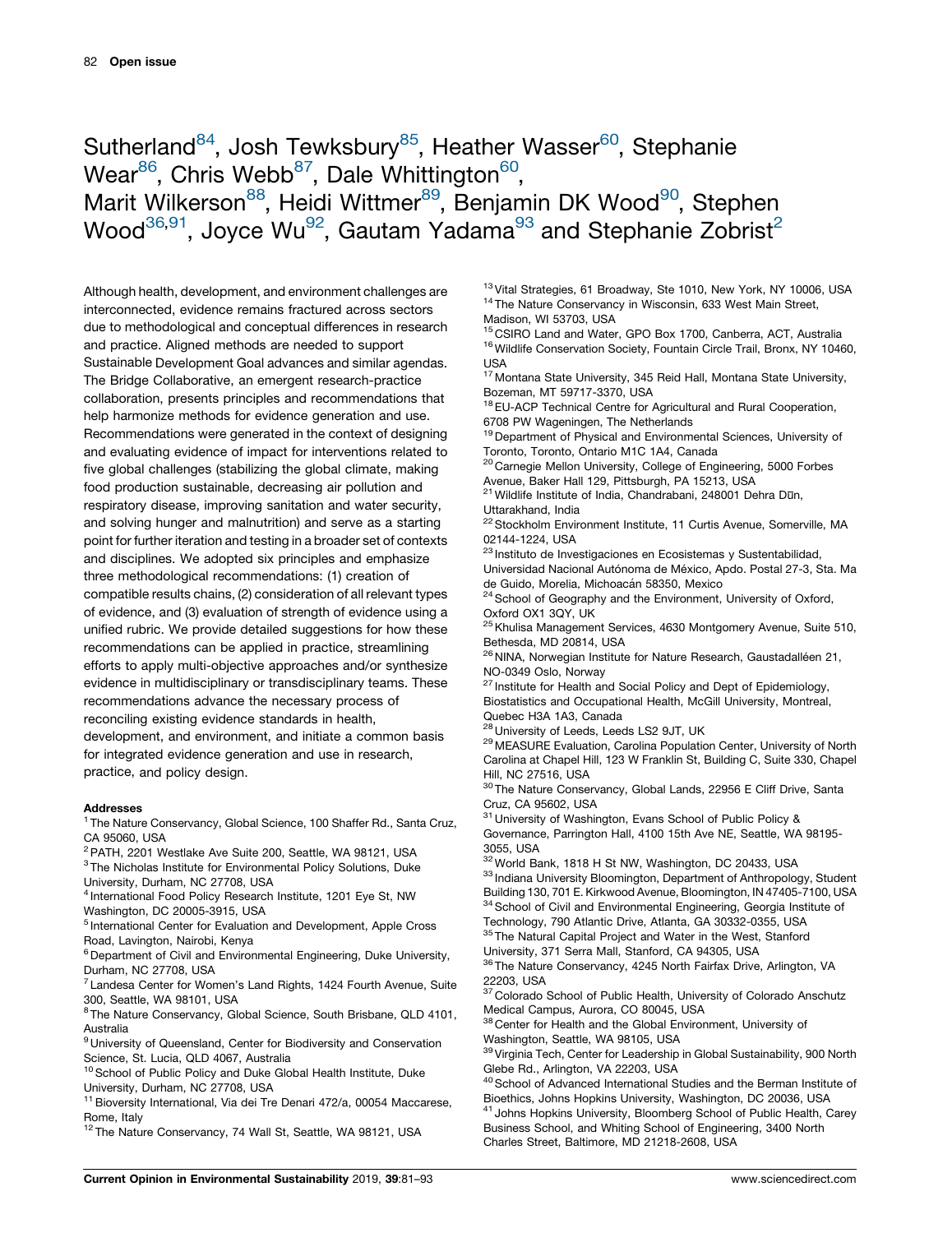<span id="page-3-0"></span><sup>42</sup> Gund Institute for Environment and Rubenstein School of Environment and Natural Resources, University of Vermont, Burlington, VT 05405, USA

43 Department of Health Promotion, Education, and Behavior, University of South Carolina, Columbia, SC 29208, USA <sup>44</sup> World Agroforestry Centre (ICRAF), ICRAF House, PO Box 30677,

Nairobi, Kenya

45 Agriculture and Food Security Center, Columbia University, 61 Route 9W, Palisades, NY 10964, USA

<sup>46</sup> Department of Civil, Construction and Environmental Engineering,

North Carolina State University, Raleigh, NC 27695, USA

<sup>47</sup> Science for Nature and People Partnership, 735 State Street, Suite 300, Santa Barbara, CA 93101, USA

<sup>48</sup> Michigan State University, Natural Resources Building, 480 Wilson Rd, Rm 312B, MSU, East Lansing, MI 48824, USA

49 Center for Global Development, 2055 L Street NW, Fifth Floor,

Washington, DC 20036, USA

<sup>50</sup> University of Maryland, 5825 University Research Court, Suite 4001, College Park, MD 20740-3823, USA

<sup>51</sup> Columbia, Environmental Health Sciences, 722 West 168 Street, 11th Floor, New York, NY 10032, USA

<sup>52</sup> Department of Nutritional Sciences, School of Public Health,

University of Michigan, Ann Arbor, MI 48109, USA

<sup>53</sup> The Nature Conservancy, California Science, 555 Capitol Avenue, Suite 1290, Sacramento, CA 95814, USA

<sup>54</sup> Wetlands International South Asia, A-25 Second Floor, Defence Colony, New Delhi 110024, India

<sup>55</sup> Department of Food Technology, Safety and Health, Ghent University, Coupure Links 653, 9000 Gent, Belgium

<sup>56</sup> Bren School of Environmental Science & Management, University of California, Santa Barbara, CA 93106-5131, USA

<sup>57</sup> Institute for Physical Activity and Nutrition (IPAN), School of Exercise and Nutrition Sciences, Deakin University, Geelong 3220, Australia

58 Agrobiodiversity and Ecosystem Services Program, Bioversity

International, Parc Scientifique Agropolis II, 34397 Montpellier Cedex 5, France

<sup>59</sup> Cornell University, Cornell International Institute for Food, Agriculture and Development, Ithaca, NY 14850, USA

 $60$  Gillings School of Public Health, University of North Carolina at Chapel Hill, 148A Rosenau Hall, CB #7431, Chapel Hill, NC 27599, USA

<sup>61</sup> Centre for Biodiversity and Environment Research, University College London, Gower Street, London WC1E 6BT, UK

<sup>62</sup> Department of Economics, Harvard University, 1805 Cambridge Street, Cambridge, MA 02138, USA

<sup>63</sup> The Childhood Acute Illness and Nutrition Network, University of Washington, 908 Jefferson St., Seattle, WA 98104, USA

 $^{64}$  Biodiversity Results and Integrated Development Gains Enhanced Project (BRIDGE), 1300 I Street NW, Suite 400E, Washington, DC 20005, USA

65 Institute of Development Studies, Library Road, Brighton BN1 9RE, UK  $^{66}$  Duke University Marine Lab, 135 Duke Marine Lab Road, Beaufort, NC 28516, USA

<sup>67</sup> Grantham Institute – Climate Change and the Environment, Department of Infectious Disease Epidemiology, School of Public Health, Imperial College London, UK

68 Centre for Evidence-Based Health Care, Division of Epidemiology and Biostatistics, Faculty of Medicine and Health Sciences, Stellenbosch University, Francie van Zijl Drive, Tygerberg 7505, South Africa

69 Agriculture and Agri-Food Canada, Summerland Research and Development Centre, 4200 Highway 97, PO Box 5000, Summerland, BC V0H 1Z0, Canada

<sup>70</sup> UNICEF Office of Research–Innocenti, Piazza SS. Annunziata 12, 50122 Florence, Italy

71Pathfinder International, 9 Galen St Suite 217, Watertown, MA 02472, USA

<sup>72</sup> ARC Centre of Excellence for Environmental Decisions, The University of Queensland, Brisbane, QLD 4072, Australia

 $^{73}$  Independent Evaluation Unit, Green Climate Fund, South Korea

<sup>74</sup> Bioversity International, W. De Croylaan 42, 3001 Heverlee, Belgium

<sup>75</sup> Washington Environmental Council, 1402 3rd Ave #1400, Seattle, WA 98101, USA

<sup>76</sup> Addis Ababa University, AAU, Center for Environmental Science Studies, Arat Kilo, 1176 Addis Ababa, Ethiopia

 $77$  McGill University, Department of Geography, Burnside Hall Building, Room 705, 805 Sherbrooke Street West, Montreal, Quebec H3A 0B9, Canada

<sup>78</sup> International Institute for Environment and Development, 80–86 Gray's Inn Road, London WC1X 8NH, UK

<sup>79</sup> Fogarty International Center, National Institutes of Health, Bethesda, MD 20892, USA

80 College of Urban and Environmental Sciences, Peking University, Beijing 100871, China

 $81$  The Nicholas School of the Environment, Duke University, Durham, NC 27708, USA

82 Australian Rivers Institute, Griffith University, 170 Kessels Road, Nathan 4111, Australia

83 Centre for International Forestry Research (CIFOR), PO Box 0113 BOCBD, Bogor 16000, Indonesia

84 University of Cambridge, Department of Zoology, Room 3.05 David Attenborough Building, Downing St, Cambridge CB2 3EJ, UK

<sup>85</sup> Future Earth, Colorado Global Hub, Boulder, CO 80309, USA

86 The Nature Conservancy, Duke Marine Lab 135 Duke Marine, Beaufort, NC 28516, USA

87 The Nature Conservancy, 26-28 Ely Place, London LND EC1N 6TB, UK 88 The Nature Conservancy, 201 Mission St, San Francisco, CA 94105, USA

<sup>89</sup> Helmholtz Centre for Environmental Research, UFZ, Department of Environmental Politics, Leipzig, Germany

90 Heifer International, 1899 L St. NW, Suite 325, Washington, DC 20036, USA

91 Yale School of Forestry and Environmental Studies, New Haven, CT 06511, USA

92 The Australian National University, Resource, Development & Environment Group, Canberra, Australia

93 Boston College, School of Social Work, McGuinn Hall, Room 132, McGuinn Hall, Chestnut Hill, MA 02467, USA

Corresponding author: Tallis, Heather ([htallis@tnc.org\)](mailto:htallis@tnc.org)

Current Opinion in Environmental Sustainability 2019, 39:81–93

This review comes from a themed issue on Open issue

Edited by Eduardo Brondizio, Professor Opha Pauline Dube, and William Solecki

Received: 12 December 2018; Accepted: 15 September 2019

#### <https://doi.org/10.1016/j.cosust.2019.09.004>

1877-3435/ã 2019 The Authors. Published by Elsevier B.V. This is an open access article under the CC BY-NC-ND license ([http://creative](https://doi.org/10.1016/j.cosust.2019.09.004)[commons.org/licenses/by-nc-nd/4.0/\)](https://doi.org/10.1016/j.cosust.2019.09.004).

## Introduction

Numerous studies have shown the strong links among health, development, and environmental sustainability [e.g. [1](#page-11-0) ,[2](#page-11-0) ]. Overlooking these links in research and management can lead to negative unintended consequences [\[3–7](#page-11-0)]; as well as missed synergies and a limited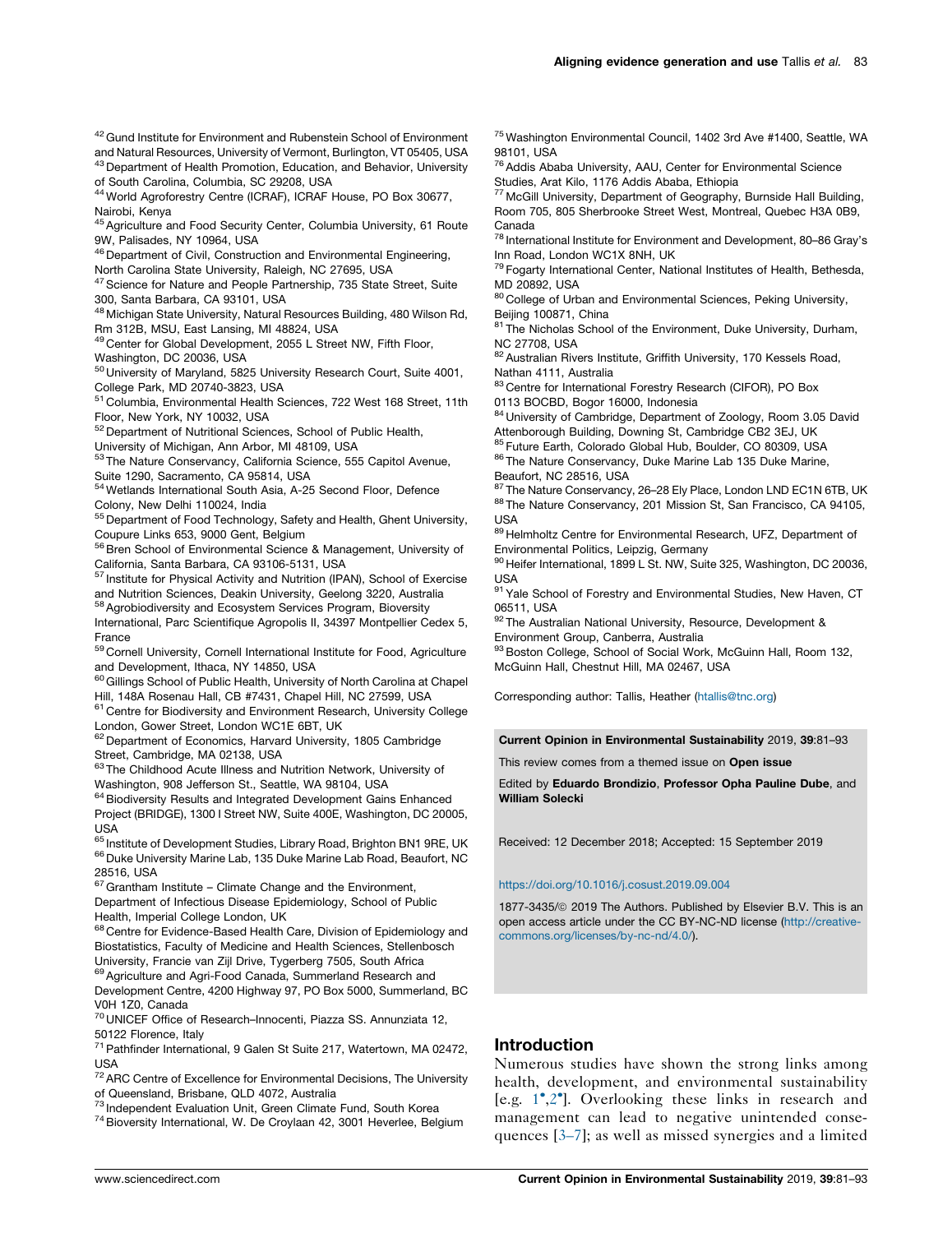view of viable interventions to address a challenge [\[8](#page-11-0)[,9](#page-11-0)]. In response to increased awareness of these linkages and the perils of ignoring them, intergovernmental commitments (e.g. Sustainable Development Goals (SDGs), Paris climate agreement) [[10](#page-11-0)<sup>°</sup>] increasingly recognize the fundamental importance of accounting for feedbacks and linkages among these sectors. Many efforts have called for integration [e.g.  $1^{\bullet}, 2^{\bullet}, 8^{\bullet}, 9, 10^{\bullet}$  $1^{\bullet}, 2^{\bullet}, 8^{\bullet}, 9, 10^{\bullet}$  $1^{\bullet}, 2^{\bullet}, 8^{\bullet}, 9, 10^{\bullet}$  $1^{\bullet}, 2^{\bullet}, 8^{\bullet}, 9, 10^{\bullet}$  $1^{\bullet}, 2^{\bullet}, 8^{\bullet}, 9, 10^{\bullet}$  $1^{\bullet}, 2^{\bullet}, 8^{\bullet}, 9, 10^{\bullet}$  $1^{\bullet}, 2^{\bullet}, 8^{\bullet}, 9, 10^{\bullet}$  $1^{\bullet}, 2^{\bullet}, 8^{\bullet}, 9, 10^{\bullet}$ ], yet agendas are dominated by narrowly defined goals [[11\]](#page-11-0), funding remains highly sector-specific [\[12](#page-11-0)], technical expertise and networks are largely isolated [[9,13\]](#page-11-0), professional incentives focus on in-sector advancement, and the training and evidence bases underpinning research advances, policies, and actions remain fragmented [[14\]](#page-11-0).

Here, we focus on describing and removing some barriers that reinforce a fragmented evidence base, stymieing joint research and action planning across the health, development, and environment sectors [[2](#page-11-0) ]. Each sector already approaches problems by conducting evidencebased research, design, and planning. As the complexity of global challenges (such as climate change, large-scale human migration, food and water insecurity, air and water pollution, urbanization, desertification, and emerging infectious diseases) increases, multidisciplinary and transdisciplinary approaches expand and many relevant frameworks and methods have emerged (e.g. network analysis [\[15](#page-11-0)]; system integration [[16\]](#page-11-0); ecosystem services [\[17](#page-12-0)]; planetary health [[2](#page-11-0) ]; one health [[18\]](#page-12-0); nexus approaches [\[19](#page-12-0)]; multi-objective planning [[20\]](#page-12-0), analysis [\[21](#page-12-0)] and decision-making [\[22](#page-12-0)]; and socio-ecological action situations [\[23](#page-12-0)]). However, their practical use by individuals or teams continues to be hampered by the fractured evidence available and the varying and sometimes conflicting methods used by different disciplines.

The kinds of multidisciplinary and transdisciplinary collaborations needed to solve today's global challenges [[24\]](#page-12-0) require time to align on terms, methods and standards before work can proceed. This need for alignment can slow progress and limit adoption of existing approaches [\[24](#page-12-0)]. In an effort to streamline alignment of methods and provide a practical starting point for further iteration, we present a set of principles and methodological recommendations for evidence generation and use across health, development, and environment sectors. We draw from review of the recent literature and consensus of a diverse set of experts from relevant disciplinary and practice backgrounds (see Supplementary material, Table S1). Our recommendations address three common methodological barriers to evidence use; (1) inconsistent design of logic models when developing or assessing interventions; (2) disagreement about admissible evidence for evaluating confidence; and (3) different standards for what constitutes high confidence in a given set of evidence for assessing intervention impacts. Each is described further below.

The first set of methodological challenges we address relates to understanding how an intervention is likely to contribute to change(s) in a system [[25\]](#page-12-0). Within typical research and planning processes, the health, development, and environment sectors each employ some form of logical framework to explore the impacts of system changes or interventions. Frameworks can take the form of logic models, log frames, theories of change, or results chains in development [e.g. [26\]](#page-12-0) and health evaluations [e. g. [27](#page-12-0)], a subset of social, physical or biological network models addressing causal interactions [e.g. [15\]](#page-11-0), and mental models, results chains or means-ends diagrams in environmental planning and research [e.g. [28,29](#page-12-0)]. Here, we use the term 'results chain' for all logical frameworks that visually represent the causal logic of how interventions lead to consequences (positive and negative) through a series of expected changes [[20,28](#page-12-0)].

There is an increasing emphasis on including and representing feedbacks and interactions within a system in results chains [\[30](#page-12-0)] and depicted causal relationships can be further expanded or translated into mathematical models (e.g. Bayesian network models, earth system models, or many other types). Relationships within models can be quantified with data drawn from an increasingly wide range of sources (e.g. survey data, direct observations, smart sensors, remote-sensing drones, satellites, big data processed by computer algorithms, etc. [[31–35\]](#page-12-0)).

While results chains of some form are used by health, development, and environment sectors, methodological challenges and variations limit their effective use for cross-sector problems. The creation of results chains from single sector entry points can fail to identify negative unintended consequences that pose risks to project success or to other aspects of the system. Cases of unintended impacts from one sector on another are abundant. For example, expansion of biofuels to reduce fossil fuel use and stabilize the global climate can cause local food insecurity [[3\]](#page-11-0). In other examples, nature conservation intended to save biodiversity can unintentionally worsen inequalities in local communities by reducing access to land or resources [\[4](#page-11-0)] or by driving inconsistent access to markets or resources [[5\]](#page-11-0). Economic development programs aimed at improving irrigation can increase water depletion, environmental damage, and agricultural risk in some cases [[6\]](#page-11-0) and can increase malaria risk in others [\[7](#page-11-0)].

In addition, single sector results chains can overlook positive unintended consequences and synergies (also called co-benefits), leading to conservative expectations about total system impacts, miscalculation of total return in investment, and missed opportunities for implementation with other sectors  $[8^{\bullet}, 9]$  $[8^{\bullet}, 9]$  $[8^{\bullet}, 9]$ . For example, reproductive health and conservation programs can have greater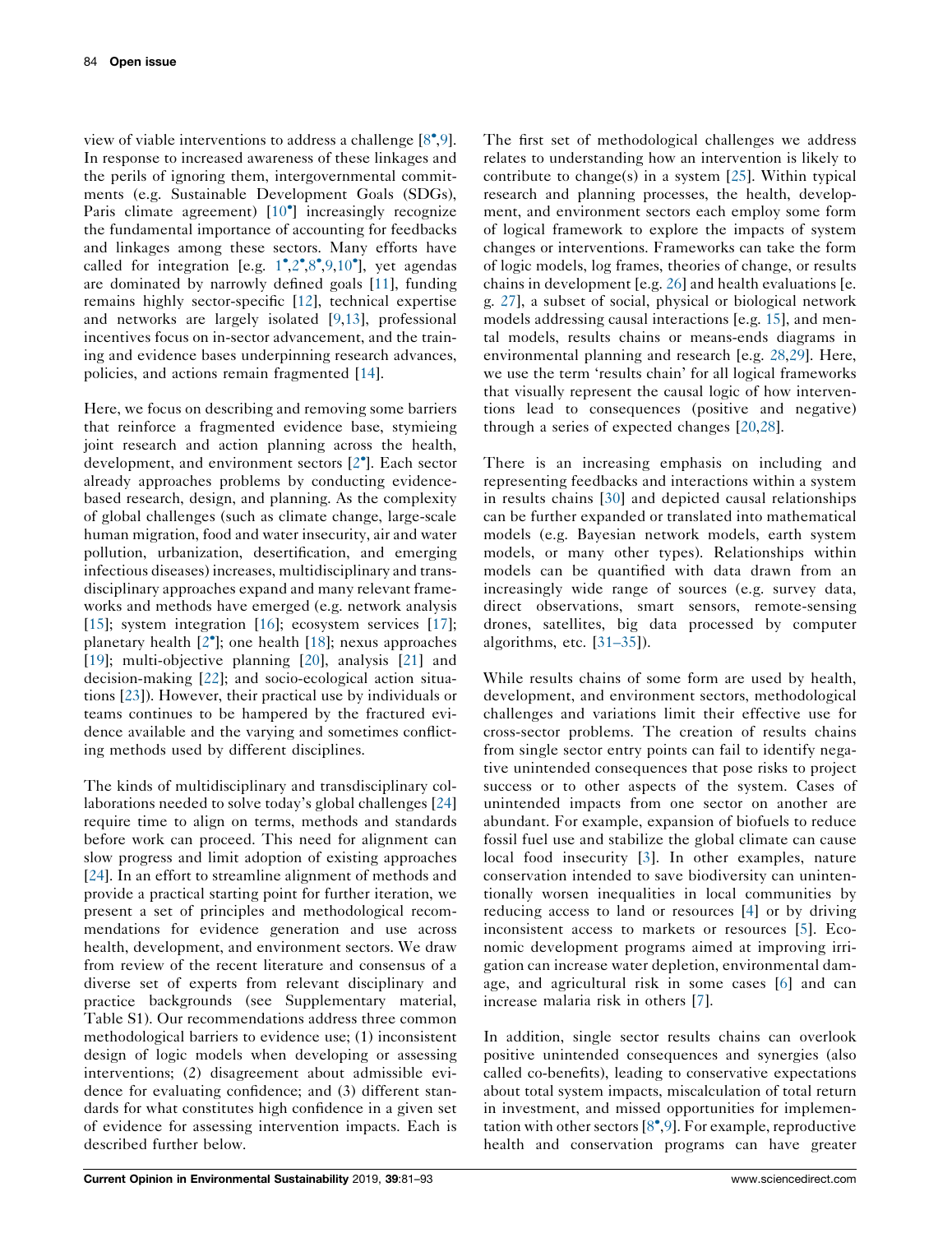impacts on both health and the environment when implemented together compared to the same programs implemented in parallel [[8](#page-11-0) ]. When research or practitioner groups do expand on single sector results chains, lack of knowledge can lead to generic representations of causal pathways and impacts (e.g. a conservation intervention leading directly to 'community resilience' or a development intervention leading to a 'healthier environment').

Planning for and evaluating interventions from a single sector perspective also leads to a myopic view of solutions, resulting in overlooked interventions and misinterpretations of what the most effective solution may be. For example, a hypothetical case of environment, development, and health results chains constructed for singlesector outcomes (Figure 1a) shows how this view can overlook the potential for the environment and development interventions to deliver on health benefits

Figure 1

(Figure 1b). If sectors used consistent methods to create results chains, a systems view could more readily be taken, revealing both positive and negative unintended consequences in other sectors and identifying the full set of viable candidate interventions.

A second set of methodological challenge relates to differences in the types of evidence considered admissible for determining confidence in potential impacts. Results chains are commonly used as a basis for structured synthesis of evidence to evaluate the confidence in intervention effectiveness  $[20,26]$  $[20,26]$ . To improve consistency, sectors support efforts to standardize the interpretation of evidence within their own community so that researchers, practitioners, and policy makers can work from a consistent understanding (e.g. Cochrane, Campbell Collaboration, 3ie, Conservation Evidence, Environmental Evidence). Nascent efforts (e.g. Evidence Synthesis International,



Simplified single-sector (a) and cross-sector (b) views of three interventions.

Typical results chains, such as the highly simplified, hypothetical chains in (a), relate interventions (grey nodes) to expected sector-specific impacts on the environment (green node), development (blue node) or health (orange node). By expanding the view across sectors (b), results chains can help identify a broader set of solutions and a more complete understanding of consequences. Solid arrows represent positive relationships, dotted arrows represent negative relationships.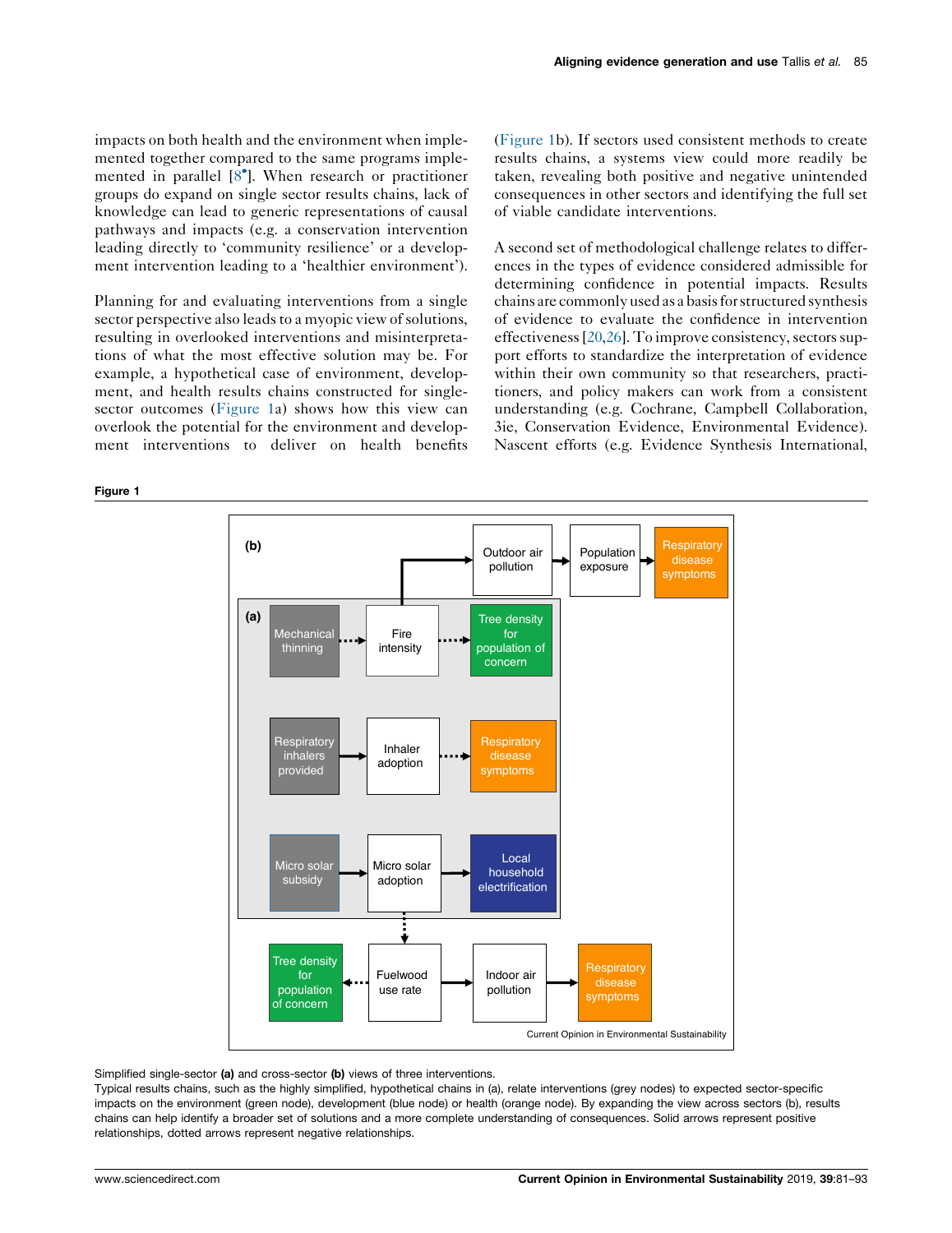GlobalEvidenceSynthesisInitiative) are emerging tomore fully align existing evidence standards across sectors, but major challenges remain in harmonizing methods.

First, there are different views among (and sometimes within) disciplines on the types of information that are admissible as evidence for this use. For example, the health sector relies on a specific set of methods to inform the evidence base on interventions or treatments, with large, randomized controlled trials serving as the gold standard [[36,37](#page-12-0) ]. Views in the medical field are expanding. For example, Cochrane Reviews now allow inclusion of non-randomized studies and other forms of quantitative studies, economic data, qualitative studies, and equity considerations [\[36](#page-12-0)], while methods for additional evidence types are under development. Large, randomized trials are often not feasible, nor sensible in the environment sector; hence alternative forms of evidence are commonly used [[38](#page-12-0) ]. Economic and social development researchers hold diverse views, some aligning closely with health communities in pursuing experimental or quasi-experimental methods, while others adopt case studies, mixed and comparative methods, mathematical models, triangulation and causal mechanisms as viable evidence forms [[39\]](#page-12-0).

As each sector or discipline follows its own standards, different subsets of evidence are admitted for analyses, possibly leading to different levels of confidence in the same intervention. For example, consider forest fuel management (such as thinning and debris removal) as an intervention for reducing fires, smoke exposure and respiratory disease risk. Available evidence on effectiveness of this intervention consists of several large-scale pseudoexperiments and models [e.g. [40,41](#page-12-0)]. Some ecologists would readily admit this evidence, while some health experts would not, leading to evaluations of different subsets of evidence, and likely inconsistent conclusions.

Within these same standards, we find the third major methodological barrier we address; differences in how to assess the strength of admitted evidence. Evaluations of the strength of evidence are commonly done to create confidence statements, which can inform decisions about whether and how to proceed with an intervention. For example, if there is low confidence in a link in a chain [\(Figure](#page-7-0) 2) that is high risk and/or of importance to stakeholders, decision makers may choose not to go ahead with an action, identify additional interventions, modify the investment to mitigate risks, or invest in monitoring and evaluation to increase understanding. Many methods for establishing confidence statements have been advanced, some through standard setting bodies (e.g. GRADE [[42\]](#page-12-0), IPCS/WHO [[43\]](#page-12-0)). Efforts in the environ-ment sector have been more diffuse (e.g. [[44\]](#page-12-0), IPCC [[45](#page-12-0)<sup>°</sup>], IPBES [\[46](#page-12-0)], US National Climate Assessment [[47\]](#page-12-0)), and there is no accepted evidence standard-setting body.

Differences in standards and lack of consensus make it challenging to use any one existing method for confidence statements when evidence is used from multiple sectors. Some methods are set up for multi-disciplinary application (like IPCC, IPBES, US NCA), but each is built for purpose rather than working from a consistent set of methods or assumptions. This can make their use incompatible across disciplines. For example, the IPCC and the International Agency for Research on Cancer rubrics have made some cross-sector considerations, but treat theory differently as a type of evidence [\[48\]](#page-12-0). Bespoke standards also limit the comparison of trends over time or the comparison of interventions across sectors (e.g. each topical IPBES report creates its own confidence statement method).

An emergent research-practice collaboration, called the Bridge Collaborative, was created and joined by the authors of this paper to address some of the noted challenges in evidence use across sectors. As we sought to find consensus across disciplines and streamline the alignment process for future efforts, three aspects of the Bridge Collaborative process made the findings here novel: (1) the breadth of global challenges, sectors and disciplinary perspectives included; (2) the focus on consensus across this broad range of disciplines and challenges rather than synthesis or discussion of differences; and (3) the use of iteration between specific challenges and generalizable agreements.

Through a rapid, iterative process, over 100 experts from 80 research, practice, private sector and multilateral organizations engaged in six multi-sector working groups. Collaborative members lead or engage in many existing networks and cross-sector efforts (e.g. Locus; Scaling up Nutrition; Agriculture-Nutrition Community of Practice (Ag2Nut); One Health; EAT; Future Earth; Global Evidence Synthesis Initiative; Planetary Health Alliance; Cochrane; Conservation Evidence; Food, Energy, Environment, and Water Network; CGIAR Agriculture for Nutrition and Health; CGIAR Water, Land, and Ecosystems; USAID's BRIDGE Project; others), providing an opportunity for groups to learn from, find generalities among, and amplify these initiatives.

The process focused on reaching consensus around methods that are relevant to a wide range of global challenges and acceptable across disciplines and sectors. The group did not focus on synthesis and summary but rather on agreement, elevating principles and methods that all participants endorsed from their various perspectives. Past efforts to find such consensus typically focused on a single challenge (e.g. climate change, food security), rather than looking broadly across a diverse set of global challenges. Working group foci included: stabilize the global climate; make food production sustainable; decrease air pollution and respiratory disease; improve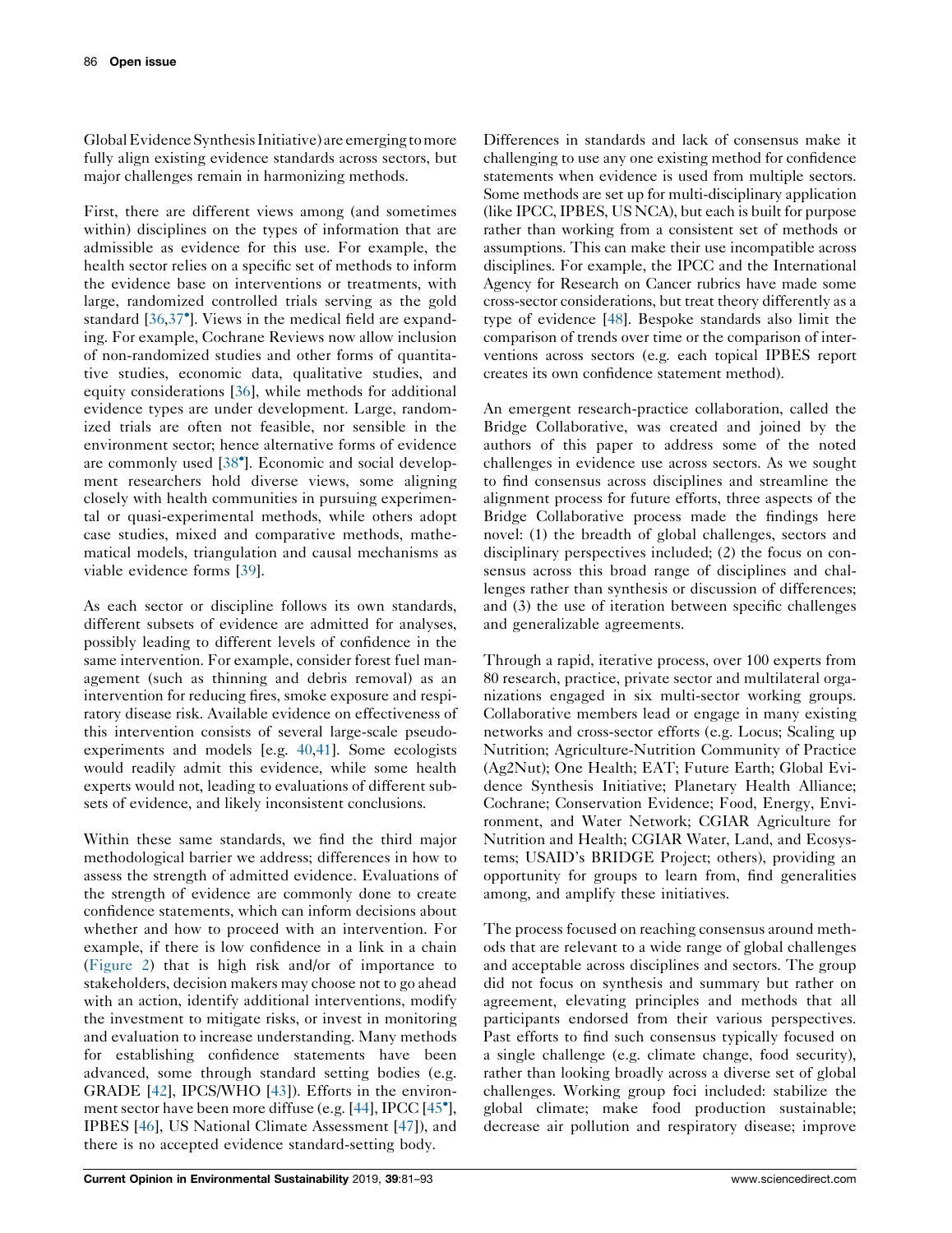<span id="page-7-0"></span>

Generalized results chain constructed using recommendations for compatible results chains and evidence evaluation. Arrows reflect an increase (solid arrow) or decrease (dotted arrow) in the endpoint node, arrow weight indicates effect size (thicker arrows show larger effect sizes, thinner arrows show weaker effect sizes), and arrow color indicates time scale of change (black arrows change quickly, grey arrows change slowly). Additional graphical symbols can be added to reflect the confidence in the assumption underlying an arrow given available evidence evaluated using the unified rubric. Confidence can be high (H), moderate (M), fair (F) or low (L).

sanitation and water security; and solve hunger and malnutrition (two groups).

The nine-month consensus process started with a workshop attended by the co-leads of all six working groups and the Bridge Collaborative Secretariat. Each working group then progressed independently to review recent relevant disciplinary literature and draw from their own experiences to generate recommendations for principles and methodological solutions. The six initial sets of recommendations were compiled and synthesized by the Bridge Collaborative Secretariat and used as the basis for discussions in an inperson meeting of all working group co-leads. Live line editing continued until consensus was reached on all recommendations. Additional feedback was incorporated from a round of review by all contributing authors, and a second round of review from working group co-leads. The process allowed for effective iteration between topical working group foci that grounded thinking in practical challenges and the creation of generalized recommendations that tested the applicability of suggestions across contexts and disciplines.

Although our framing and participants were diverse (see Supplementary material, Table S1), they were not representative of all disciplines, sectors or relevant challenges. We present the following principles and recommendations as a starting point for further iteration and testing in a broader set of contexts and disciplines.

## Principles for effective cross-sector collaboration

Methodological solutions to the challenges reviewed above are likely to emerge from and be applied through some form of cross-sector collaboration. The Bridge Collaborative, as one such collaboration, adopted and reinforced six principles that were deemed valuable for advancing cross-sector interactions around evidence use [\[9](#page-11-0)].These principles may aid transdisciplinary and cross-sector groups applying the methodological recommendations that follow.

## Use evidence to inform decisions

The health, development, and environment sectors have long recognized the benefits of evidence-based decision making [\[49](#page-12-0),[50\]](#page-12-0).

## Act now and learn by doing

We acknowledge that intentional learning by doing can improve actions and impact even while there is incomplete understanding, evidence, or political or social alignment. This principle forms the basis of adaptive management, evidence-based management, and action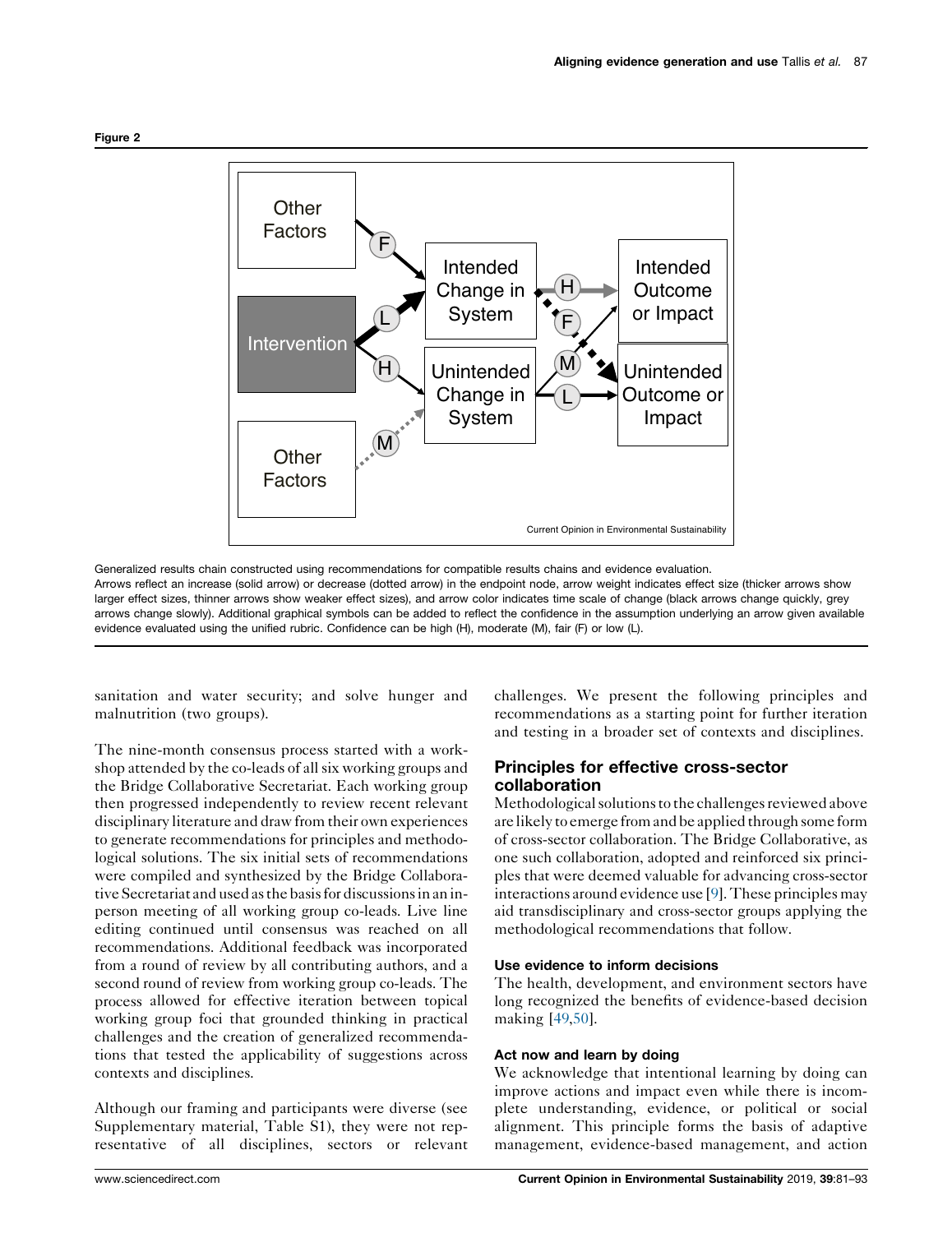research approaches championed extensively by the environment [[51\]](#page-12-0), development and health fields [[52\]](#page-12-0). These approaches all emphasize the need to plan for learning, as it is not guaranteed to happen on its own.

#### Seek and respect other perspectives

Many barriers to multi-sectoral action will be reduced over time by adoption of the principle that goals in one sector may be met more effectively, efficiently or sustainably by embracing ideas, interventions, methods, or concepts from other sectors [\[12](#page-11-0),[14\]](#page-11-0). Preliminary experiences of the Bridge Collaborative suggest that even brief (<1 day) opportunities for people with expertise and experiences from different sectors to problem solve together can lead to rapid transformation in problem framing, strategic planning, and evidence use.

#### Be intentional about inclusion

The value of inclusion of people from diverse backgrounds (disciplinary, geographic, race, culture, gender, age, etc.) and information from diverse sectors and sources has been shown in many fields. Guidance and tools for increasing inclusion are well established for use within health, development, and environment sectors [e.g. [53](#page-12-0),[54\]](#page-13-0). Existing guidance may be equally useful in cross-sector engagements.

#### Strive to do no harm

Cross-sectoral efforts that fail to prevent or mitigate negative outcomes for other sectors, groups, or future generations are likely to be short-lived and ineffective at balancing multiple objectives. Tools and methods for identifying tradeoffs and synergies are available [[55\]](#page-13-0) and could be applied more widely. When negative impacts or inequitable outcomes are expected, they should be avoided or reduced and assistance should be provided to those who are harmed [\[55–57](#page-13-0)].

#### Share information openly and transparently

Lack of openness and transparency across sectors may lead to mistrust, misunderstandings, increased transaction costs, inefficiency, overlooked options, and short-lived partnerships [[58](#page-13-0)]. We encourage all to share data, frameworks, concepts and software quickly, openly, and transparently (respecting anonymity, privacy, and security concerns), and to recognize, articulate, and challenge barriers to doing so.

## Methodological recommendations for crosssector evidence use

The Bridge Collaborative made methodological recommendations to advance three key challenges in the detailed practice of using evidence from multiple disciplines in intervention design: (1) create more compatible results chains; (2) agree on admissible evidence; and (3) use a consistent standard for confidence statements.

Current Opinion in Environmental Sustainability 2019, 39:81–93 www.sciencedirect.com

These recommendations focus on removing remaining barriers to the use of evidence across multiple disciplines and challenges.

#### Creation of compatible results chains

While general guidance for use of results chains is abundant, it varies across and within sectors, often creating confusing or conflicting starting points for teams applying multi-objective methods or taking a multidisciplinary or transdisciplinary approach [\[20](#page-12-0),[26–28,](#page-12-0)[59](#page-13-0)]. To streamline the use of evidence across sectors, we generated eight recommendations for harmonizing methods and improving the cross-sectoral compatibility of results chains (Box 1). In their simplest form, these recommendations suggest that results chains should be made up of nodes that represent drivers (including interventions), mediators or outcomes (intermediate or final), and arrows that represent hypothesized causal relationships ([Figure](#page-7-0) 2). This aligns with some recommendations [e.g. [20](#page-12-0),[26\]](#page-12-0) but differs from others that are more specialized for particular disciplinary uses (for example, directed acyclic graphs in epidemiology [\[60](#page-13-0)]).

While the recommendations may seem basic, the authors considered each one important to create enough consistency for comparison and integration across sectors, or to surface and address challenges that commonly arise when extending results chains from single-sector to cross-sector applications. For example, time scales of impacts may vary dramatically across sectors and commonly result in some unintended consequences (e.g. longer term environmental or equity impacts are commonly overlooked for nearer term development or health gains). As such, time scales should be represented when possible (Box 1, Recommendation 3). These temporal trade-offs can be demonstrated through the example of promoting women's husbandry of animals with lower environmental footprints (e.g. chickens instead of goats or cattle) that may have short-term effects on children's growth rates and other nutritional outcomes and longer-term impacts

#### Box 1 Guidance for compatible results chains

- 1 Arrows point from cause to effect for each link.
- 2 Arrows can graphically represent effect size and/or whether effect is positive or negative.
- 3 Arrows can graphically reflect expected time scale of change.
- 4 Each arrow reflects only one hypothesized and testable causal relationship.
- 5 Nodes capture drivers and/or consequences.
- 6 Nodes do not capture the direction of change, but arrows can (see #2).
- 7 Nodes do not represent actors, stakeholders, or context without being associated with a driver or consequence.
- 8 Impacts included in the chain are measurable or observable.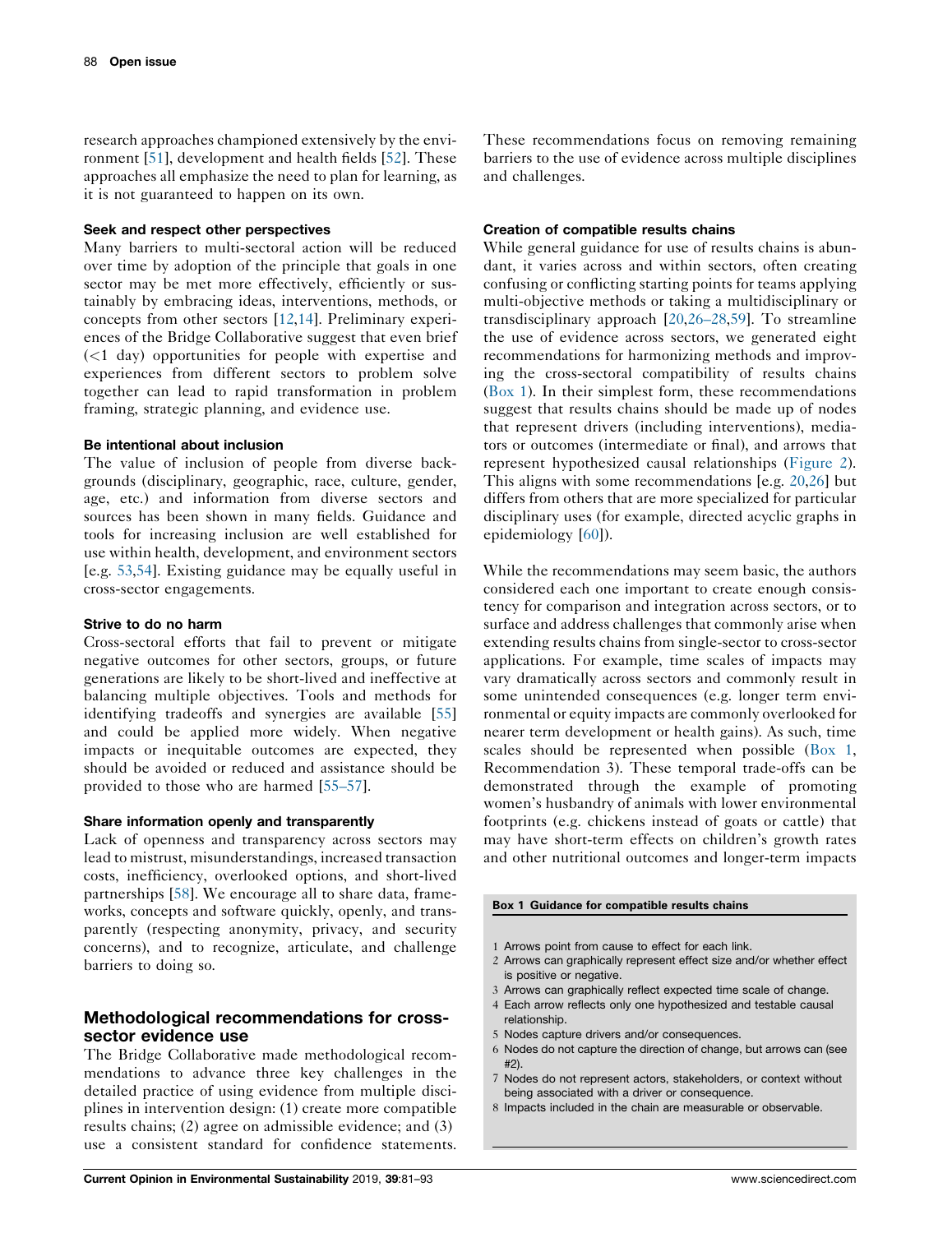on income resiliency, women's empowerment, education attainment, and environmental conditions.

Several results chain recommendations support a consistent and useful level of sensitivity and specificity across sectors, helping to avoid the use of vague concepts such as 'human well-being', 'community resilience', or 'wildlife'. While useful to understand general connections, these terms are not sufficiently precise to guide hypothesis development, intervention selection, or metric development. We recommendavoiding these generalitiesby creating linksin a chain that reflect only one hypothesized and testable causal relationship (Recommendation 4). In some instances, it may be useful to construct chains with links that do reflect more than one expected causal relationship when complexity underlying the link is expressed elsewhere (e.g. in a complex, dynamic model), evidence for specific links has been explored and found to be lacking, or when it is necessary to simplify for larger scale considerations or communication with stakeholders. We further recommend that nodes only reflect specific groups of people or elements of context if they are specified as a driver or consequence (Recommendation 7), and that posited impacts be measurable or observable (Recommendation 8). For example, an initial vague idea that conservation may impact 'local communities' on further probing may reveal that the expected impact is on gender equity in assets in local communities or diversity of food sourcesinlocal communities.Thelatterare much more specific and measurable elements. Graphical inclusion of all suggested types of information [\(Figure](#page-7-0) 2) may be more confusing than clarifying in some contexts. The intent of these recommendations is to spur thinking about critical elements for consideration and to encourage researchers and practitioners to explore and document each of these elements as useful.

Applying these recommendations would lead to the production of results chains able to consistently represent interventions and potentially quantify impacts for multiple sectors [\(Figure](#page-7-0) 2). Beyond the simplified, hypothetical examples provided here, the recommendations have been used to create results chains for more complex contexts with feedbacks and interactions that include; pesticide taxes and habitat subsidies as alternative interventions in sustainable agriculture [\[25](#page-12-0)], solar energy installation on public lands [\[25](#page-12-0)[,61](#page-13-0)], oyster reef restoration investments in the Gulf of Mexico [[62](#page-13-0)], and salt marsh habitat restoration [[63\]](#page-13-0). These applications provide some suggestion that the recommendations are relevant to a broader set of challenges. The generalizability of these recommendations will be further improved through continued testing and iteration.

#### Admissible evidence: what can be included?

Once results chains are created, one can determine the strength of confidence in causal pathways and potential impacts. The first step in creating confidence statements is to determine what qualifies as admissible evidence.

Recognizing the need for inclusive, cross-sector problem solving, we recommend drawing on all relevant types of evidence from involved sectors. We consider admissible evidence to include quantitative studies, qualitative studies, theory, model results, expert, and tacit knowledge (including local knowledge, traditional knowledge, subject matter expertise), and measurement results. Though some advocate for a more narrow definition of evidence, other groups support a similarly broad definition [[44](#page-12-0)[,64–66](#page-13-0)].

Ensuring coverage of all relevant and available evidence will require inclusion of perspectives from multiple disciplines, sectors, and sources. Relevant guidance exists for including local and traditional knowledge in climate change initiatives [\[67](#page-13-0)], health and economic or social development approaches [e.g. [68](#page-13-0)], and conservation assessments [e.g. [69\]](#page-13-0). Searches for evidence may be broadened by looking across multiple language sources as well as expanding keyword lists and expert and local networks.

#### Strength of evidence: what creates high confidence?

The second step in creating confidence statements is to assess the strength of admitted evidence. To address inconsistencies in this step across sectors, we recommend assessing confidence ([Figure](#page-7-0) 2) by applying a common and consistent rubric ([Table](#page-10-0) 1). Here we provide a rubric with confidence criteria that draw from multiple existing frameworks (e.g. [45 ], [IPCC](#page-12-0) [[49\]](#page-12-0), IPBES [[46\]](#page-12-0), US National Climate Assessment [\[47](#page-12-0)], GRADE [[49\]](#page-12-0), IPCS/WHO [\[43](#page-12-0)]), and were agreeable to Bridge Collaborative members spanning the health, development and environment sectors [\(Table](#page-10-0) 1). In this rubric, confidence is based on the diversity of types of evidence, consistency of results across evidence, status of methods used to generate evidence, and applicability of available evidence to the study context.

This rubric improves on some critiques of existing frames [[43](#page-12-0),[70\]](#page-13-0) but leaves others unaddressed [\[70](#page-13-0)]. One advance is to more clearly specify elements of high-quality evidence, here detailed as certainty of methods and applicability of evidence. In addition, our specification of confidence criteria may improve consistency of evidence interpretation by trans-disciplinary project teams and major assessment processes that do not have a standardized confidence rubric or alignment body (e.g. the environmental community, and environmental assessments such as those conducted by IPBES).

The proposed rubric includes four confidence levels ([Table](#page-10-0) 1). High confidence can be stated when multiple types of evidence (e.g. randomized control trials, systematic reviews, model results, and qualitative focus group results) support a hypothesis, results are consistent across sources, types of evidence and contexts, methods used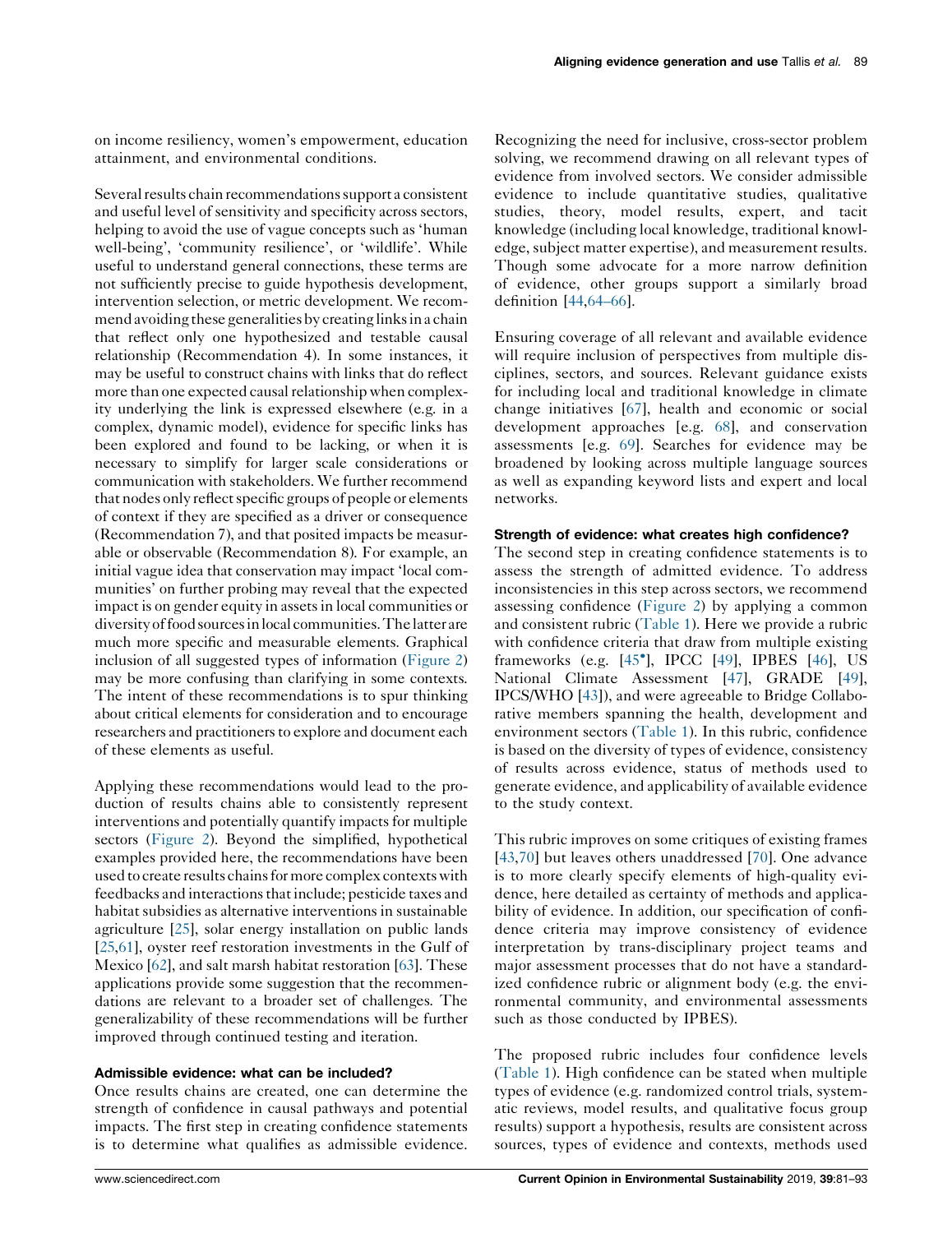#### <span id="page-10-0"></span>Table 1

Evidence evaluation rubric. This rubric provides a consistent and acceptable set of criteria for identifying confidence in results chain links across health, development and environmental evidence. Types of evidence refers to the diversity of admissible evidence types found that address a hypothesis. We consider admissible evidence to include quantitative studies, qualitative studies, theory, model results, expert knowledge (including local knowledge, traditional knowledge, subject matter expertise), and measurement results. Consistency refers to the agreement across findings in a body of evidence, not the lack of variability in observed relationships. We define accepted methods as those that have been peer reviewed and broadly supported by a community of practice. Applicability refers to the similarity in ecological, social, political, cultural, temporal, spatial or economic context or other relevant conditions between those represented in the available evidence and those in the case to which the evidence is being applied

| Confidence level | Criteria                   |                                                                  |                                        |                 |
|------------------|----------------------------|------------------------------------------------------------------|----------------------------------------|-----------------|
|                  | Types of evidence          | Consistency of results                                           | Methods                                | Applicability   |
| High             | <b>Multiple</b>            | AND consistent across sources,<br>types of evidence and contexts | AND well documented and accepted       | AND high        |
| Moderate         | Several                    | Some consistency                                                 | Not fully accepted, some documentation | Some            |
| Fair             | Few                        | Limited consistency                                              | Emerging, limited documentation        | Limited         |
| Low              | Limited.<br>extrapolations | Inconsistent                                                     | Poor documentation or untested         | Limited to none |

across evidence types are well documented and accepted by the relevant field(s) and available evidence is highly applicable to the study or practice context.

Applicability is a critical consideration when relating a body of evidence to a specific case. We define applicability broadly as the similarity in ecological, social, political, cultural, economic, spatial or temporal context, or other relevant conditions between those represented in the available evidence and those in the case to which the evidence is being applied.

Any application of the rubric should be accompanied by a clear account of the evidence examined and interpretation of the criteria [[70\]](#page-13-0). Moving beyond the conceptual example here ([Figure](#page-7-0) 2), this rubric has been used to evaluate evidence for solar energy installation impacts on US public lands [\[61](#page-13-0)], and US salt marsh habitat restoration [[73\]](#page-13-0). Further tests will identify transferability and opportunities for further improvement.

#### Applying the recommendations

These recommendations may improve the quality and consistency of results chains developed to address integrated challenges.In addition, ourrecommendations could be tested, applied and improved in the creation or expansion of generalized results chains. Some efforts exist to build generalized results chains with the intent to standardize understanding and provide broad access to robust syntheses of available knowledge (e.g. Open Standards for Conservation, The International Rescue Committee's Outcomes and Evidence Framework, Duke University GEMS Program). Our recommendations provide a common language that could aid in expanding these generalized results chains to include multiple sector impacts. Access to expanded chains could help researchers and practitioners realize new plausible interventions, highlight the types of impacts that may warrant further exploration,

and help identify additional expertise that would be valuable to engage in research or planning efforts.

Application of these recommendations could also aid in metric development for multi-sector efforts. Integration can lead to a proliferation of metrics as lists from multiple disciplines or sectors are combined [e.g. [71,72](#page-13-0)], rather than strategically selected to reflect causal pathways or strong interactions. Some indices have been designed to address integrated challenges [e.g. [73,74](#page-13-0)], but choosing relevant indices, or using them effectively in specific contexts remains a challenge. Results chains constructed with harmonized methods can help identify which linkages are both critical and least understood [\(Figure](#page-7-0) 2), indicating strong candidate metrics for monitoring and evaluation. For example, beta testing of earlier versions of this guidance by The Nature Conservancy in Kenya helped identify intersecting results chains and supported metric selection for monitoring [\[75](#page-13-0)]. The conservation intervention there, herd management for sustainable grazing, requires more herders than traditional grazing, leading to increased employment which is also a local development objective. Similarly, the results chain work showed that improved local forage production for cattle may increase local supplies of milk and meat, possibly leading to improvements in nutrition, an objective of local health programs. The knowledge of these intersections helped stakeholders understand how their interests are connected and led them to choose a reduced set of metrics that still captured the core interests of all engaged sectors, making monitoring efforts more efficient. Finally, the results chain showed a possible unintended consequence, worsening the gender gap in incomes. The intervention improves market access for men (who manage cattle), but not for women (who manage sheep and goats). With this link revealed, the program increased efforts on women's livelihood development programs and added a metric on gender income distribution.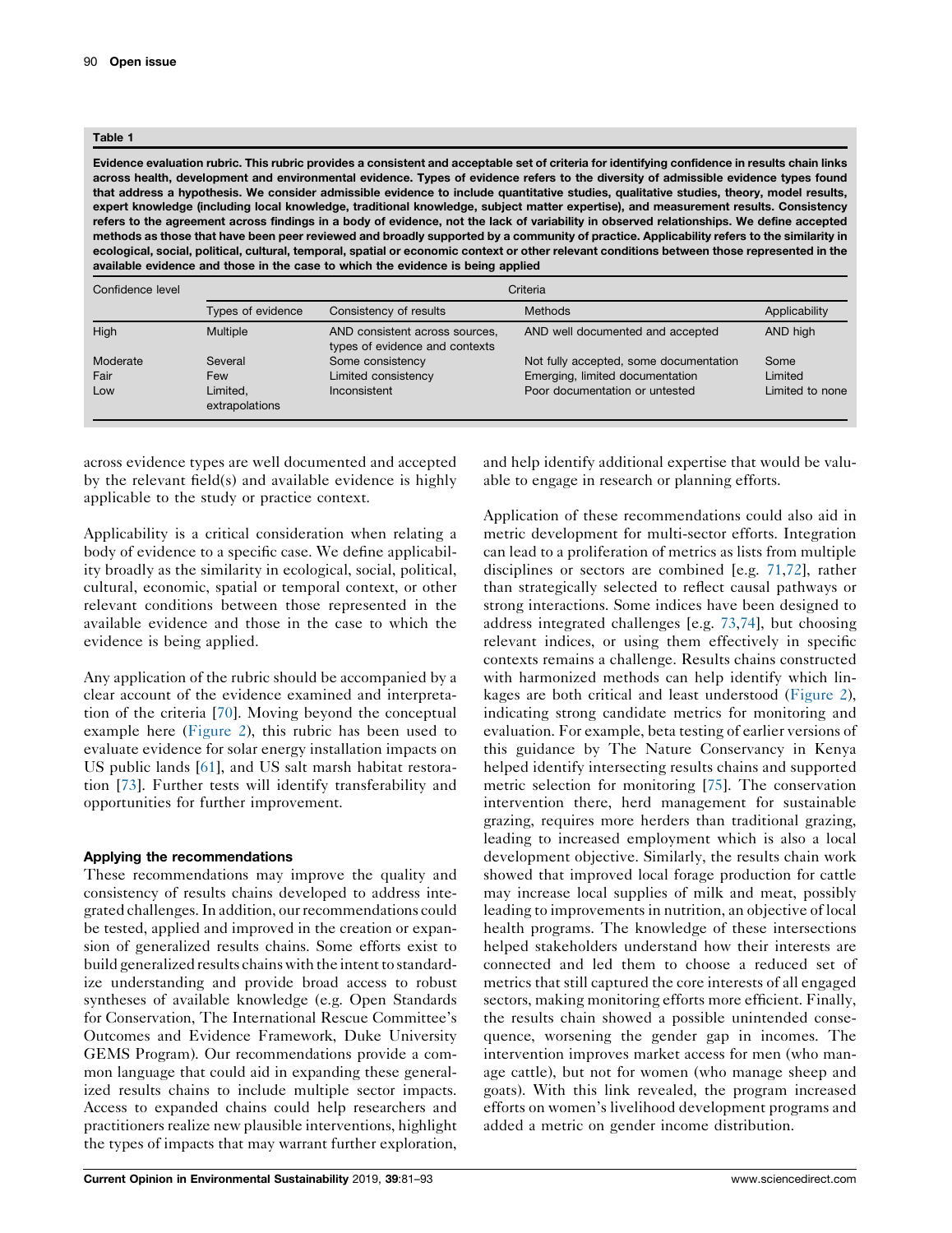## <span id="page-11-0"></span>**Conclusions**

The interconnected nature of global challenges demands a major paradigm shift in strategies, methods, institutions, and norms to match the conceptual shift that is already underway  $[1^{\bullet}, 2^{\bullet}, 8^{\bullet}, 9, 10^{\bullet}, 12-14]$ . We contribute to this shift by reinforcing principles and advancing three methodological recommendations that will aid cross-sector evidence use: (1) create of compatible results chains, (2) consider of all relevant types of evidence to evaluate strength of confidence, and (3) evaluate of the strength of confidence using a unified rubric. These recommendations were acceptable to a broad diversity of disciplinary perspectives, and found to be applicable to a wide range of global challenges. Our process and findings may aid in streamlining the necessary process to align standards and guidance among disciplines regarding evidence use.

Mis-alignment of methods is one barrier among many in this transition. Additional opportunities for advancement include the transformation of institutional incentives and structures to encourage cross-sector efforts [2 ]. For example, innovation funds, altered professional incentives or dedicated positions for partnership building can encourage risk taking and exploration beyond traditional sector responsibilities (for example, see University of Washington Population Health Initiative). Expansion of evaluation methods by funders may open doors to further cross-sector exploration and impact (for example, the Global Environment Facility's Integrated Approach Pilots). Mechanisms like the Program-for-Results financing instrument being used by the World Bank and others may create productive opportunities for multi-sector problem solving. Focused, cross-sector funding efforts could also be aided by a common set of priorities highlighting which global challenges most need crosssector solutions [12]. Alongside these needed opportunities, the principles and recommendations presented here advance a common language and methodology that can underpin research and practice and aid in the harmonization of evidence generation and use across health, development and environment disciplines.

#### Conflict of interest statement

Nothing declared.

#### Acknowledgements

This work was supported by the Margaret A. Cargill Philanthropies, Arcadia, the Gund Institute for Environment, the Growing Forward Two Program (Agriculture and Agri-Food Canada) and a NatureNet Science Fellowship. We thank Barrett Brown for masterful facilitation of a workshop that generated some of this paper's content.

## Appendix A. Supplementary data

Supplementary material related to this article can be found, in the online version, at doi:[https://doi.org/10.](https://doi.org/10.1016/j.cosust.2019.09.004) [1016/j.cosust.2019.09.004](https://doi.org/10.1016/j.cosust.2019.09.004).

#### References and recommended reading

Papers of particular interest, published within the period of review, have been highlighted as:

- of special interest
- 1. Díaz S, Settele J, Brondízio E et al.: Summary for [Policymakers](http://refhub.elsevier.com/S1877-3435(18)30137-4/sbref0005) Of
- ٔ The Global [Assessment](http://refhub.elsevier.com/S1877-3435(18)30137-4/sbref0005) Report On Biodiversity And Ecosystem Services Of The [Intergovernmental](http://refhub.elsevier.com/S1877-3435(18)30137-4/sbref0005) Science-Policy Platform On [Biodiversity](http://refhub.elsevier.com/S1877-3435(18)30137-4/sbref0005) And Ecosystem Services. 2019.

This paper synthesizes recent global trends in environmental change and connected human well-being.

- 2. [Whitmee](http://refhub.elsevier.com/S1877-3435(18)30137-4/sbref0010) S, Haines A, Beyrer C, Boltz F, Capon AG, de Souza
- <u>•</u> Dias BF, Ezeh A, Frumkin H, Gong P, Head P et al.: [Safeguarding](http://refhub.elsevier.com/S1877-3435(18)30137-4/sbref0010) human health in the [Anthropocene](http://refhub.elsevier.com/S1877-3435(18)30137-4/sbref0010) epoch: report of The Rockefeller [Foundation-Lancet](http://refhub.elsevier.com/S1877-3435(18)30137-4/sbref0010) Commission on planetary health. The Lancet 2015, 386[:1973-2028.](http://refhub.elsevier.com/S1877-3435(18)30137-4/sbref0010)

This paper summarizes connections between environmental degradation and human death and diseases, termed planetary health. This is the first major analytical paper establishing the linkages between environmental challenges and human health under the framework of planetary health.

- 3. Naylor RL, Higgins MM: The rise in global biodiesel [production:](http://refhub.elsevier.com/S1877-3435(18)30137-4/sbref0015) [implications](http://refhub.elsevier.com/S1877-3435(18)30137-4/sbref0015) for food security. Glob Food Secur 2018, 16:75-84.
- 4. Doak DE, Bakker VJ, [Goldstein](http://refhub.elsevier.com/S1877-3435(18)30137-4/sbref0020) BE, Hale B: What is the future of [conservation?](http://refhub.elsevier.com/S1877-3435(18)30137-4/sbref0020) Protecting The Wild. Washington, DC: Island [Press;](http://refhub.elsevier.com/S1877-3435(18)30137-4/sbref0020) 2015.
- 5. Unks RR, King EG, Nelson DR, [Wachira](http://refhub.elsevier.com/S1877-3435(18)30137-4/sbref0025) NP, German LA: [Constraints,](http://refhub.elsevier.com/S1877-3435(18)30137-4/sbref0025) multiple stressors, and stratified adaptation: pastoralist livelihood [vulnerability](http://refhub.elsevier.com/S1877-3435(18)30137-4/sbref0025) in a semi-arid wildlife [conservation](http://refhub.elsevier.com/S1877-3435(18)30137-4/sbref0025) context in Central Kenya. Glob Environ Change 2019, 54[:124-134.](http://refhub.elsevier.com/S1877-3435(18)30137-4/sbref0025)
- 6. Grafton RQ, [Williams](http://refhub.elsevier.com/S1877-3435(18)30137-4/sbref0030) J, Perry CJ, Molle F, Ringler C, Steduto P, Udall B, Wheeler S, Wang D, Garrick D, Allen RG: The [paradox](http://refhub.elsevier.com/S1877-3435(18)30137-4/sbref0030) of irrigation [efficiency](http://refhub.elsevier.com/S1877-3435(18)30137-4/sbref0030). Science 2018, 361:748-750.
- 7. Audibert M: Endemic diseases and agricultural [productivity:](http://refhub.elsevier.com/S1877-3435(18)30137-4/sbref0035) [challenges](http://refhub.elsevier.com/S1877-3435(18)30137-4/sbref0035) and policy response. J Afr Econ 2010, 19:iii110[iii165.](http://refhub.elsevier.com/S1877-3435(18)30137-4/sbref0035)
- 8. Yavinsky RW, Lamere C, [Patterson](http://refhub.elsevier.com/S1877-3435(18)30137-4/sbref0040) KP, Bremner J: The impact of
- <u>•</u> population, health and [environment](http://refhub.elsevier.com/S1877-3435(18)30137-4/sbref0040) projects: a synthesis of the evidence. [Population](http://refhub.elsevier.com/S1877-3435(18)30137-4/sbref0040) Council, The Evidence Project, Working Paper. 2015. [Washington,](http://refhub.elsevier.com/S1877-3435(18)30137-4/sbref0040) DC.

This paper synthesize the evidence on the added value of integrating population, health and environment interventions compared to the same programs implemented in a traditional sector approach. This is one of the most comprehensive reviews of added value from integration in the literature.

- 9. Petruney T: Resource Package for Integrated [Development](http://refhub.elsevier.com/S1877-3435(18)30137-4/sbref0045). [Washington,](http://refhub.elsevier.com/S1877-3435(18)30137-4/sbref0045) DC: FHI 360; 2016.
- 10. United Nations: [Transforming](http://refhub.elsevier.com/S1877-3435(18)30137-4/sbref0050) Our World: The 2030 Agenda For

• Sustainable Development. New York 2015.<br>This paper describes the global development agenda agreed to by the Sustainable [Development](http://refhub.elsevier.com/S1877-3435(18)30137-4/sbref0050). . New York 2015. leaders of  $\sim$ 190 nations. It is the formal document establishing the Sustainable Development Goals.

- 11. Maxwell SL, Fuller RA, Brooks TM, Watson JE: [Biodiversity:](http://refhub.elsevier.com/S1877-3435(18)30137-4/sbref0055) the ravages of guns, nets and [bulldozers](http://refhub.elsevier.com/S1877-3435(18)30137-4/sbref0055). Nature 2016, 536:143- [145.](http://refhub.elsevier.com/S1877-3435(18)30137-4/sbref0055)
- 12. Ebi KL, Semenza JC, Rocklov J: Current medical research funding and frameworks are insufficient to address the health risks of global environmental change. Environ Health 2016, 15:108 [http://dx.doi.org/10.1186/s12940-016-0183-3](http://dx.doi.org/10.17226/18508).
- 13. New directions in the sociology of aging. National Research Council. Washington, DC: The National Academies Press; 2013 [http://dx.doi.org/10.17226/18508.](http://dx.doi.org/10.17226/18508)
- 14. Brandt P: A review of [transdisciplinary](http://refhub.elsevier.com/S1877-3435(18)30137-4/sbref0070) research in [sustainability](http://refhub.elsevier.com/S1877-3435(18)30137-4/sbref0070) science. Ecol Econ 2013, 92:1-5.
- 15. Borgatti SP, Mehra A, Brass DJ, [Labianca](http://refhub.elsevier.com/S1877-3435(18)30137-4/sbref0075) G: Network analysis in the social sciences. Science 2009, 323[:892-895.](http://refhub.elsevier.com/S1877-3435(18)30137-4/sbref0075)
- 16. Liu J, Mooney H, Hull V, Davis SJ, Gaskell J, Hertel T, [Lubchenco](http://refhub.elsevier.com/S1877-3435(18)30137-4/sbref0080) J, Seto KC, Gleick P, Kremen C, Li S: Systems [integration](http://refhub.elsevier.com/S1877-3435(18)30137-4/sbref0080) for global [sustainability](http://refhub.elsevier.com/S1877-3435(18)30137-4/sbref0080). Science 2015, 347:1258832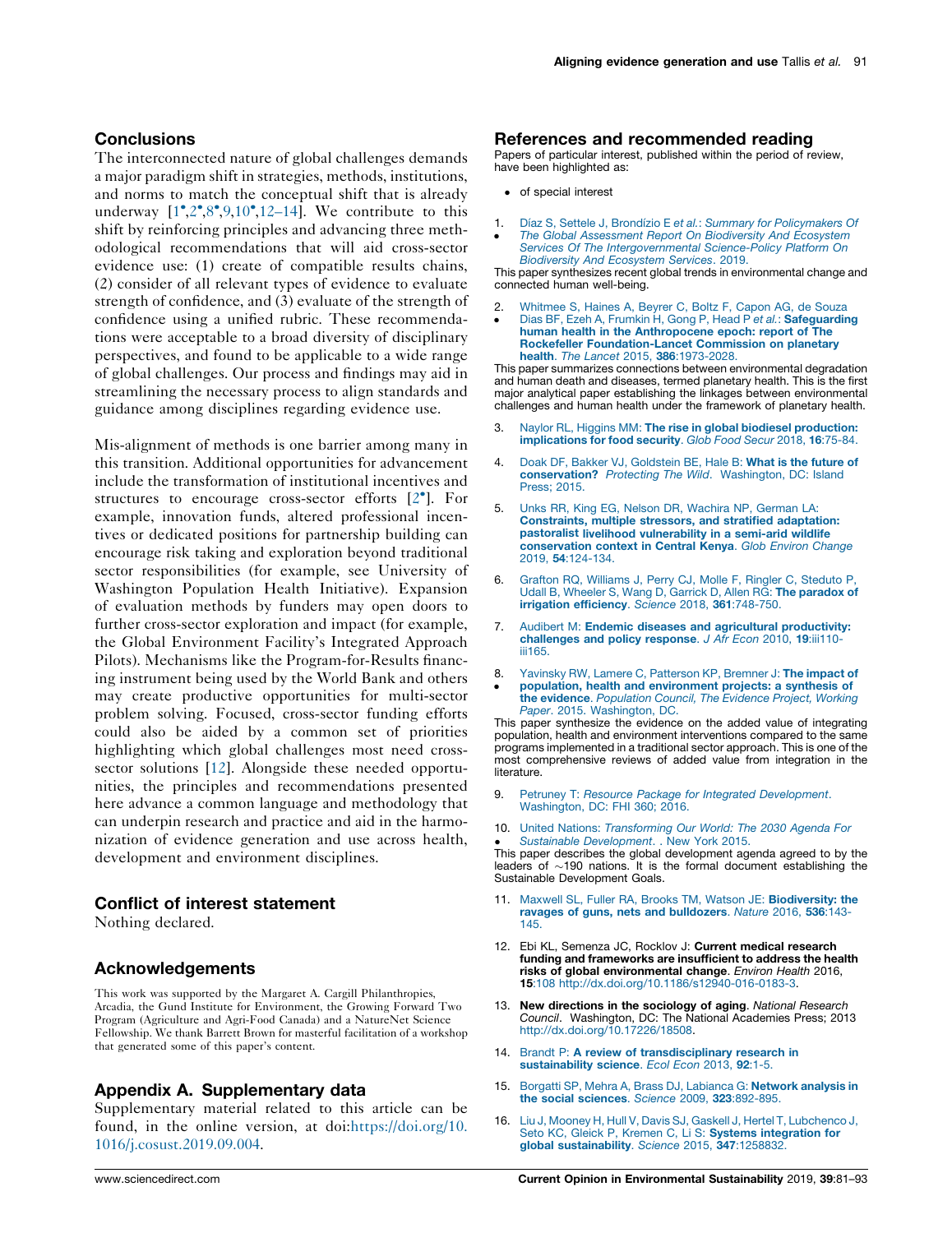- <span id="page-12-0"></span>17. Díaz S, Pascual U, Stenseke M, Martín-López B, Watson RT, Molnár Z, Hill R, Chan KM, Baste IA, [Brauman](http://refhub.elsevier.com/S1877-3435(18)30137-4/sbref0085) KA, Polasky S: Assessing nature's [contributions](http://refhub.elsevier.com/S1877-3435(18)30137-4/sbref0085) to people. Science 2018, 359[:270-272.](http://refhub.elsevier.com/S1877-3435(18)30137-4/sbref0085)
- 18. Zinsstag J, Schelling E, [Waltner-Toews](http://refhub.elsevier.com/S1877-3435(18)30137-4/sbref0090) D, Whittaker M, Tanner M: One Health: The Theory and Practice of [Integrated](http://refhub.elsevier.com/S1877-3435(18)30137-4/sbref0090) Health [Approaches](http://refhub.elsevier.com/S1877-3435(18)30137-4/sbref0090). CABI; 2015.
- 19. Liu J, Hull V, Godfray HC, Tilman D, Gleick P, Hoff H, [Pahl-Wostl](http://refhub.elsevier.com/S1877-3435(18)30137-4/sbref0095) C, Xu Z, Chung MG, Sun J, Li S: **Nexus [approaches](http://refhub.elsevier.com/S1877-3435(18)30137-4/sbref0095) to global**<br>**sustainable [development](http://refhub.elsevier.com/S1877-3435(18)30137-4/sbref0095)**. *Nat Sustain* 2018, 1:466.
- 20. Fargione J, Baumgarten L, Cortez R, Game E, Grimm D, Higgins J, Leberer T, Masuda YJ, Morrison S, Palmer S, Tallis H: Conservation by Design 2.0 Guidance Document. Washington DC: The Nature Conservancy; 2016 [https://www.](https://www.conservationgateway.org/ConservationPlanning/cbd/Documents/CbD2.0_Guidance Doc_Version 1.pdf) [conservationgateway.org/ConservationPlanning/cbd/](https://www.conservationgateway.org/ConservationPlanning/cbd/Documents/CbD2.0_Guidance Doc_Version 1.pdf) [Documents/CbD2.0\\_Guidance%20Doc\\_Version%201.pdf.](https://www.conservationgateway.org/ConservationPlanning/cbd/Documents/CbD2.0_Guidance Doc_Version 1.pdf)
- 21. Simons NK, Weisser WW: Agricultural [intensification](http://refhub.elsevier.com/S1877-3435(18)30137-4/sbref0105) without [biodiversity](http://refhub.elsevier.com/S1877-3435(18)30137-4/sbref0105) loss is possible in grassland landscapes. Nat Ecol Evol 2017, 1[:1136.](http://refhub.elsevier.com/S1877-3435(18)30137-4/sbref0105)
- 22. Kumar A, Sah B, Singh AR, Deng Y, He X, Kumar P, [Bansal](http://refhub.elsevier.com/S1877-3435(18)30137-4/sbref0110) RC: A review of multi criteria [decision](http://refhub.elsevier.com/S1877-3435(18)30137-4/sbref0110) making (MCDM) towards **sustainable renewable energy [development](http://refhub.elsevier.com/S1877-3435(18)30137-4/sbref0110)**. Renew Sustain<br>*Energy Rev* 2017, **69**[:596-609.](http://refhub.elsevier.com/S1877-3435(18)30137-4/sbref0110)
- 23. Schlüter M, Haider LJ, Lade SJ, Lindkvist E, Martin R, Orach K, Wijermans N, Folke C: Capturing emergent phenomena in social-ecological systems: an analytical framework. Ecol Soc 2019, 24:11 <http://dx.doi.org/10.5751/ES-11012-240311>.
- 24. Brown RR, Deletic A, Wong TH: [Interdisciplinarity:](http://refhub.elsevier.com/S1877-3435(18)30137-4/sbref0120) how to catalyse [collaboration](http://refhub.elsevier.com/S1877-3435(18)30137-4/sbref0120). Nat News 2015, 525:315.
- 25. Tallis H, Kreis K, Olander L, Ringler C, Ameyaw D, Borsuk M, Fletschner D, Game E, Gilligan DO, Jeuland M et al.: Bridge Collaborative Practitioner's Guide: Principles and Guidance for Cross-sector Action Planning and Evidence Evaluation. Arlington: The Nature Conservancy; 2017 [http://bridgecollaborativeglobal.](http://bridgecollaborativeglobal.org/wp-content/uploads/2018/02/Practitioners_Guide_Final_2.pdf) [org/wp-content/uploads/2018/02/Practitioners\\_Guide\\_Final\\_2.](http://bridgecollaborativeglobal.org/wp-content/uploads/2018/02/Practitioners_Guide_Final_2.pdf) [pdf](http://bridgecollaborativeglobal.org/wp-content/uploads/2018/02/Practitioners_Guide_Final_2.pdf).
- 26. Using Logic Models to Bring Together Planning, [Evaluation,](http://refhub.elsevier.com/S1877-3435(18)30137-4/sbref0130) and Action: Logic Model [Development](http://refhub.elsevier.com/S1877-3435(18)30137-4/sbref0130) Guide. WK Kellogg Foundation; [2004.](http://refhub.elsevier.com/S1877-3435(18)30137-4/sbref0130)
- 27. Boerma T, [Abou-Zahr](http://refhub.elsevier.com/S1877-3435(18)30137-4/sbref0135) C, Bos E, Hansen P, Addai E, Low-Beer D: Monitoring and Evaluation of Health Systems [Strengthening](http://refhub.elsevier.com/S1877-3435(18)30137-4/sbref0135). Geneva: World Health [Organization;](http://refhub.elsevier.com/S1877-3435(18)30137-4/sbref0135) 2009.
- 28. Open Standards for The Practice of [Conservation.](http://refhub.elsevier.com/S1877-3435(18)30137-4/sbref0140) Version 3.0. Washington, DC: [Conservation](http://refhub.elsevier.com/S1877-3435(18)30137-4/sbref0140) Measures Partnership; 2013.
- 29. Federal Resource Management and Ecosystem Services Guidebook. edn 2. Durham: National Ecosystem Services Partnership, Duke University; 2016 <https://nespguidebook.com>.
- 30. [Hummelbrunner](http://refhub.elsevier.com/S1877-3435(18)30137-4/sbref0150) R: Beyond logframe: critique, variations and [alternatives](http://refhub.elsevier.com/S1877-3435(18)30137-4/sbref0150). Beyond Logframe; Using Systems Concepts in [Evaluation](http://refhub.elsevier.com/S1877-3435(18)30137-4/sbref0150) 2010, vol 1.
- 31. Kitchin R: **Big data, new [epistemologies](http://refhub.elsevier.com/S1877-3435(18)30137-4/sbref0155) and paradigm shifts.**<br>Big Data Soc 2014, 1 [2053951714528481.](http://refhub.elsevier.com/S1877-3435(18)30137-4/sbref0155)
- 32. Newlands NK: Future Sustainable [Ecosystems:](http://refhub.elsevier.com/S1877-3435(18)30137-4/sbref0160) Complexity, Risk, and [Uncertainty](http://refhub.elsevier.com/S1877-3435(18)30137-4/sbref0160). Chapman and Hall/CRC; 2016.
- 33. Beam AL, Kohane IS: Big data and [machine](http://refhub.elsevier.com/S1877-3435(18)30137-4/sbref0165) learning in health care. JAMA 2018, 319[:1317-1318.](http://refhub.elsevier.com/S1877-3435(18)30137-4/sbref0165)
- 34. Willcock S, Martínez-López J, Hooftman DA, Bagstad KJ, Balbi S, Marzo A, Prato C, [Sciandrello](http://refhub.elsevier.com/S1877-3435(18)30137-4/sbref0170) S, Signorello G, Voigt B, Villa F: Machine learning for [ecosystem](http://refhub.elsevier.com/S1877-3435(18)30137-4/sbref0170) services. Ecosyst Serv 2018, 33[:165-174.](http://refhub.elsevier.com/S1877-3435(18)30137-4/sbref0170)
- 35. Rolnick D, Donti PL, Kaack LH, [Kochanski](http://refhub.elsevier.com/S1877-3435(18)30137-4/sbref0175) K, Lacoste A, Sankaran K, Ross AS, [Milojevic-Dupont](http://refhub.elsevier.com/S1877-3435(18)30137-4/sbref0175) N, Jaques N, Waldman-<br>Brown A, Luccioni A: **[Tackling](http://refhub.elsevier.com/S1877-3435(18)30137-4/sbref0175) climate change with machine** learning. arXiv preprint arXiv 2019. [1906.05433.](http://refhub.elsevier.com/S1877-3435(18)30137-4/sbref0175)
- 36. Gold J: The What Works [Network:](http://refhub.elsevier.com/S1877-3435(18)30137-4/sbref0180) Five Years On. UK, London: What [Works;](http://refhub.elsevier.com/S1877-3435(18)30137-4/sbref0180) 2018.

37. Higgins JPT, Green S: Cochrane Handbook for [Systematic](http://refhub.elsevier.com/S1877-3435(18)30137-4/sbref0185) Reviews

• *Or interventions.* London: The Gochrane Gollaboration; 2017.<br>This paper establishes the most current guidelines for evaluating strength of [Interventions](http://refhub.elsevier.com/S1877-3435(18)30137-4/sbref0185). London: The Cochrane Collaboration; 2017. of evidence in the medical health community. It sets the standard for evidence evaluation in the health community.

38. Mupepele AC, Walsh JC, [Sutherland](http://refhub.elsevier.com/S1877-3435(18)30137-4/sbref0190) WJ, Dormann CF: An evidence [assessment](http://refhub.elsevier.com/S1877-3435(18)30137-4/sbref0190) tool for ecosystem services and

• evidence assessment tool for ecosystem services and<br>[conservation](http://refhub.elsevier.com/S1877-3435(18)30137-4/sbref0190) studies. Ecol Appl 2016, 26:1295-1301.<br>This paper describes another set of standards for evaluating strength of evidence for environmental applications. This is also not a widely adopted standard, but one used within the environmental community.

- Khagram S, Thomas CW: Toward a platinum [standard](http://refhub.elsevier.com/S1877-3435(18)30137-4/sbref0195) for [evidence-based](http://refhub.elsevier.com/S1877-3435(18)30137-4/sbref0195) assessment by 2020. Public Adm Rev 2010, 1[:70.](http://refhub.elsevier.com/S1877-3435(18)30137-4/sbref0195)
- 40. Fernandes PM: [Examining](http://refhub.elsevier.com/S1877-3435(18)30137-4/sbref0200) fuel treatment longevity through [experimental](http://refhub.elsevier.com/S1877-3435(18)30137-4/sbref0200) and simulated surface fire behavior: a maritime pine case study. Can J For Res 2009, 39[:2529-2535.](http://refhub.elsevier.com/S1877-3435(18)30137-4/sbref0200)
- 41. Safford HD, Stevens JT, [Merriam](http://refhub.elsevier.com/S1877-3435(18)30137-4/sbref0205) K, Meyer MD, Latimer AM: Fuel treatment [effectiveness](http://refhub.elsevier.com/S1877-3435(18)30137-4/sbref0205) in California yellow pine and mixed conifer forest. For Ecol [Manage](http://refhub.elsevier.com/S1877-3435(18)30137-4/sbref0205) 2012, 274:17-28.
- 42. Alhazzani W, Guyatt G: An overview of the GRADE [approach](http://refhub.elsevier.com/S1877-3435(18)30137-4/sbref0210) and a peek at the future. Med J Aust 2018, 209[:291-292.](http://refhub.elsevier.com/S1877-3435(18)30137-4/sbref0210)
- 43. [Vandenberg](http://refhub.elsevier.com/S1877-3435(18)30137-4/sbref0215) LN, Ågerstrand M, Beronius A, Beausoleil C,<br>Bergman Å, Bero LA, [Bornehag](http://refhub.elsevier.com/S1877-3435(18)30137-4/sbref0215) C-G, Boyer SC, Cooper GS,<br>Cotgreave I et al.: **A proposed framework for the [systematic](http://refhub.elsevier.com/S1877-3435(18)30137-4/sbref0215)** review and integrated [assessment](http://refhub.elsevier.com/S1877-3435(18)30137-4/sbref0215) (SYRINA) of endocrine disrupting [chemicals](http://refhub.elsevier.com/S1877-3435(18)30137-4/sbref0215). Environ Health 2016, 15:74.
- 44. Game ET, Tallis H, Olander L, [Alexander](http://refhub.elsevier.com/S1877-3435(18)30137-4/sbref0220) SM, Busch J,<br>[Cartwright](http://refhub.elsevier.com/S1877-3435(18)30137-4/sbref0220) N, Kalies EL, Masuda YJ, Mupepele AC *et al.*: Crossdiscipline evidence principles for [sustainability](http://refhub.elsevier.com/S1877-3435(18)30137-4/sbref0220) policy. Nat [Sustain](http://refhub.elsevier.com/S1877-3435(18)30137-4/sbref0220) 2018, 1:452.
- 45. Mastrandrea M, Field CB, Stocker TF, Edenhofer O, Ebi KL,
- $\bullet$ Frame DJ, Held H, Kriegler E, Mach KJ, Matschoss PR *et al.*:<br>**Guidance note for authors of the IPCC 5th assessment report** on consistent treatment of uncertainties. Intergovernmental Panel on Climate Change (IPCC). 2010 [http://www.ipcc.ch.](http://www.ipcc.ch)

This is the standard for use in creating confidence statements for evidence included in the regular global climate assessments, conducted by the world leading IPCC entity. This is one of the most widely used evidence rubrics in the environment community.

- 46. IPBES [Intergovernmental](http://refhub.elsevier.com/S1877-3435(18)30137-4/sbref0230) Science-Policy Platform on [Biodiversity](http://refhub.elsevier.com/S1877-3435(18)30137-4/sbref0230) and Ecosystem Services: Guide on the Production and Integration of [Assessments](http://refhub.elsevier.com/S1877-3435(18)30137-4/sbref0230) from and Across All Scale. . Kuala [Lumpur](http://refhub.elsevier.com/S1877-3435(18)30137-4/sbref0230) 2016.
- 47. Melillo JM, [Richmond](http://refhub.elsevier.com/S1877-3435(18)30137-4/sbref0235) T, Yohe G: Climate Change Impacts in the United States: The Third National Climate [Assessment](http://refhub.elsevier.com/S1877-3435(18)30137-4/sbref0235). [Washington,](http://refhub.elsevier.com/S1877-3435(18)30137-4/sbref0235) DC: U.S. Global Change Research Program; 2014.
- 48. Ebi KL: [Differentiating](http://refhub.elsevier.com/S1877-3435(18)30137-4/sbref0240) theory from evidence in determining confidence in an [assessment](http://refhub.elsevier.com/S1877-3435(18)30137-4/sbref0240) finding. Clim Change 2011, 108[:693.](http://refhub.elsevier.com/S1877-3435(18)30137-4/sbref0240)
- 49. [Alonso-Coello](http://refhub.elsevier.com/S1877-3435(18)30137-4/sbref0245) P, Schünemann HJ, Moberg J, Brignardello-[Petersen](http://refhub.elsevier.com/S1877-3435(18)30137-4/sbref0245) R, Akl EA, Davoli M, Treweek S, Mustafa RA, Rada G, [Rosenbaum](http://refhub.elsevier.com/S1877-3435(18)30137-4/sbref0245) S, Morelli A: GRADE Evidence to Decision (EtD) [frameworks:](http://refhub.elsevier.com/S1877-3435(18)30137-4/sbref0245) a systematic and transparent approach to making well informed [healthcare](http://refhub.elsevier.com/S1877-3435(18)30137-4/sbref0245) choices. BMJ 2016, 353 i2016.
- 50. Salafsky N, Boshoven J, [Burivalova](http://refhub.elsevier.com/S1877-3435(18)30137-4/sbref0250) Z, Dubois NS, Gomez A, Johnson A, Lee A, [Margoluis](http://refhub.elsevier.com/S1877-3435(18)30137-4/sbref0250) R, Morrison J, Muir M, Pratt SC: Defining and using evidence in [conservation](http://refhub.elsevier.com/S1877-3435(18)30137-4/sbref0250) practice. Conserv Sci Pract [2019,](http://refhub.elsevier.com/S1877-3435(18)30137-4/sbref0250) 1:e27.
- 51. Walters CJ, Holling CS: Large-scale management experiments and learning by doing. Ecology 1990, 71:2060-2068 [http://dx.doi.](http://dx.doi.org/10.2307/1938620) [org/10.2307/1938620](http://dx.doi.org/10.2307/1938620).
- 52. Ripley M, Jaccard S: The Science of Adaptive [Management](http://refhub.elsevier.com/S1877-3435(18)30137-4/sbref0260). Switzerland: International Labor [Organization;](http://refhub.elsevier.com/S1877-3435(18)30137-4/sbref0260) 2016.
- 53. Smedley BD, Stith AY, Nelson AR (Eds): Unequal [Treatment:](http://refhub.elsevier.com/S1877-3435(18)30137-4/sbref0265) [Confronting](http://refhub.elsevier.com/S1877-3435(18)30137-4/sbref0265) Racial and Ethnic Disparities in Health Care. Washington, DC: Committee on Understanding and Eliminating Racial and Ethnic Disparities in Health Care, Board on Health Sciences Policy, Institute of Medicine, National Academies Press; 2002.